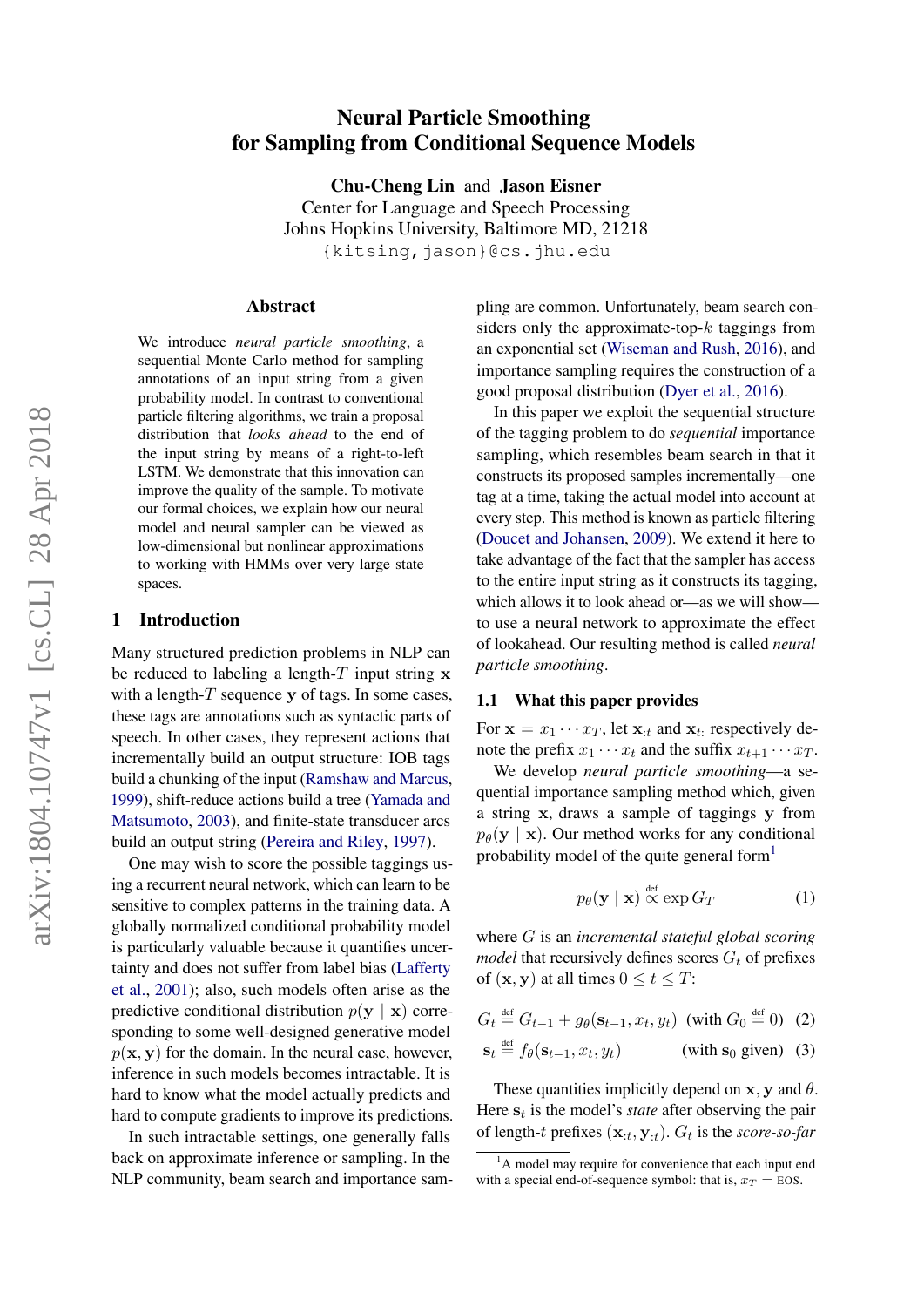of this prefix pair, while  $G_T - G_t$  is the *score-togo*. The state  $s_t$  summarizes the prefix pair in the sense that the score-to-go depends only on  $s_t$  and the length- $(T - t)$  suffixes  $(\mathbf{x}_{t:}, \mathbf{y}_{t:})$ . The *local scoring function*  $g_{\theta}$  and *state update function*  $f_{\theta}$  may be any functions parameterized by  $\theta$ —perhaps neural networks. We assume  $\theta$  is fixed and given.

This model family is expressive enough to capture any desired  $p(y | x)$ . Why? Take any distribution  $p(x, y)$  with this desired conditionalization (e.g., the true joint distribution) and factor it as

$$
\log p(\mathbf{x}, \mathbf{y}) = \sum_{t=1}^{T} \log p(x_t, y_t \mid \mathbf{x}_{:t-1}, \mathbf{y}_{:t-1})
$$

$$
= \sum_{t=1}^{T} \underbrace{\log p(x_t, y_t \mid \mathbf{s}_{t-1})}_{\text{use as } g_{\theta}(\mathbf{s}_{t-1}, x_t, y_t)} = G_T \quad (4)
$$

by making  $s_t$  include as much information about  $(\mathbf{x}_{:t}, \mathbf{y}_{:t})$  as needed for [\(4\)](#page-1-0) to hold (possibly  $\mathbf{s}_t =$  $(\mathbf{x}_{:t}, \mathbf{y}_{:t})$ ).<sup>[2](#page-1-1)</sup> Then by defining  $g_{\theta}$  as shown in [\(4\)](#page-1-0), we get  $p(\mathbf{x}, \mathbf{y}) = \exp G_T$  and thus [\(1\)](#page-0-1) holds for each x.

### <span id="page-1-9"></span>1.2 Relationship to particle filtering

Our method is spelled out in [§4](#page-5-0) (one may look now). It is a variant of the popular *particle filtering* method that tracks the state of a physical system in discrete time [\(Ristic et al.,](#page-10-4) [2004\)](#page-10-4). Our particular *proposal distribution* for  $y_t$  can be found in equations [\(5\)](#page-1-2), [\(6\)](#page-1-3), [\(25\)](#page-4-0) and [\(26\)](#page-4-1). It considers not only past observations  $x_{i,t}$  as reflected in  $s_{t-1}$ , but also future observations  $\mathbf{x}_t$ , as summarized by the state  $\bar{\mathbf{s}}_t$  of a right-to-left recurrent neural network  $\bar{f}$  that we will train:

$$
\hat{H}_t \stackrel{\text{def}}{=} h_{\phi}(\bar{s}_{t+1}, x_{t+1}) + \hat{H}_{t+1} \tag{5}
$$

$$
\bar{\mathbf{s}}_t \stackrel{\text{def}}{=} \bar{f}_{\phi}(\bar{\mathbf{s}}_{t+1}, x_{t+1}) \qquad \text{(with } \mathbf{s}_T \text{ given}) \tag{6}
$$

Conditioning the distribution of  $y_t$  on future observations  $x_t$ : means that we are doing "smoothing" rather than "filtering" (in signal processing terminology). Doing so can reduce the bias and variance of our sampler. It is possible so long as x is provided in its entirety before the sampler runs—which is often the case in NLP.

#### <span id="page-1-10"></span>1.3 Applications

Why sample from  $p_\theta$  at all? Many NLP systems instead simply search for the *Viterbi sequence* y that maximizes  $G_T$  and thus maximizes  $p_\theta(\mathbf{y} \mid \mathbf{x})$ . If the space of states s is small, this can be done efficiently by dynamic programming [\(Viterbi,](#page-10-5) [1967\)](#page-10-5); if

not, then  $A^*$  may be an option (see [§2\)](#page-1-4). More common is to use an approximate method: beam search, or perhaps a sequential prediction policy trained with reinforcement learning. Past work has already shown how to improve these approximate search algorithms by conditioning on the future [\(Bahdanau](#page-9-3) [et al.,](#page-9-3) [2017;](#page-9-3) [Wiseman and Rush,](#page-10-3) [2016\)](#page-10-3).

<span id="page-1-0"></span>Sampling is essentially a generalization of maximization: sampling from  $\exp \frac{G_T}{\text{temperature}}$ approaches maximization as temperature  $\rightarrow 0$ . It is a fundamental building block for other algorithms, as it can be used to take expectations over the whole space of possible y values. For unfamiliar readers, Appendix [E](#page-13-0) reviews how sampling is crucially used in minimum-risk decoding, supervised training, unsupervised training, imputation of missing data, pipeline decoding, and inference in graphical models.

### <span id="page-1-4"></span>2 Exact Sequential Sampling

To develop our method, it is useful to first consider exact samplers. Exact sampling is tractable for only some of the models allowed by [§1.1.](#page-0-2) However, the form and notation of the exact algorithms in [§2](#page-1-4) will guide our development of approximations in [§3.](#page-3-0)

An *exact sequential sampler* draws  $y_t$  from  $p_{\theta}(y_t \mid \mathbf{x}, \mathbf{y}_{:t-1})$  for each  $t = 1, \dots, T$  in sequence. Then y is exactly distributed as  $p_{\theta}(\mathbf{y} \mid \mathbf{x})$ .

For each given  $\mathbf{x}, \mathbf{y}_{:t-1}$ , observe that

∝

<span id="page-1-2"></span>
$$
p_{\theta}(y_t \mid \mathbf{x}, \mathbf{y}_{:t-1}) \tag{7}
$$

$$
\propto p_{\theta}(\mathbf{y}_{:t} | \mathbf{x}) = \sum_{\mathbf{y}_{t:}} p_{\theta}(\mathbf{y} | \mathbf{x}) \tag{8}
$$

<span id="page-1-8"></span><span id="page-1-7"></span><span id="page-1-5"></span>
$$
\zeta \sum_{\mathbf{y}_t, \text{ } \exp G_T} \tag{9}
$$

<span id="page-1-3"></span>
$$
= \exp\left(G_t + \underbrace{\log \sum_{\mathbf{y}_t, \exp\left(G_T - G_t\right)} (10)}_{\text{call this } H_t} \right)
$$

$$
= \exp (G_{t-1} + g_{\theta}(\mathbf{s}_{t-1}, x_t, y_t) + H_t) \tag{11}
$$

<span id="page-1-6"></span>
$$
\propto \exp\left(g_{\theta}(\mathbf{s}_{t-1}, x_t, y_t) + H_t\right) \tag{12}
$$

Thus, we can easily construct the needed distribution [\(7\)](#page-1-5) by normalizing [\(12\)](#page-1-6) over all possible values of  $y_t$ . The challenging part of [\(12\)](#page-1-6) is to compute  $H_t$ : as defined in [\(10\)](#page-1-7),  $H_t$  involves a sum over exponentially many futures  $y_t$ . (See Figure [1.](#page-2-0))

We chose the symbols  $G$  and  $H$  in homage to the  $A^*$  search algorithm [\(Hart et al.,](#page-9-4) [1968\)](#page-9-4). In that algorithm (which could be used to find the Viterbi sequence), g denotes the score-so-far of a partial solution  $y_{:t}$ , and h denotes the optimal score-togo. Thus,  $g + h$  would be the score of the *best* sequence with prefix  $y_{it}$ . Analogously, our  $G_t$  +

<span id="page-1-1"></span><sup>&</sup>lt;sup>2</sup> Furthermore,  $s_t$  could even depend on all of  $x$  (if  $s_0$  does), allowing direct expression of models such as stacked BiRNNs.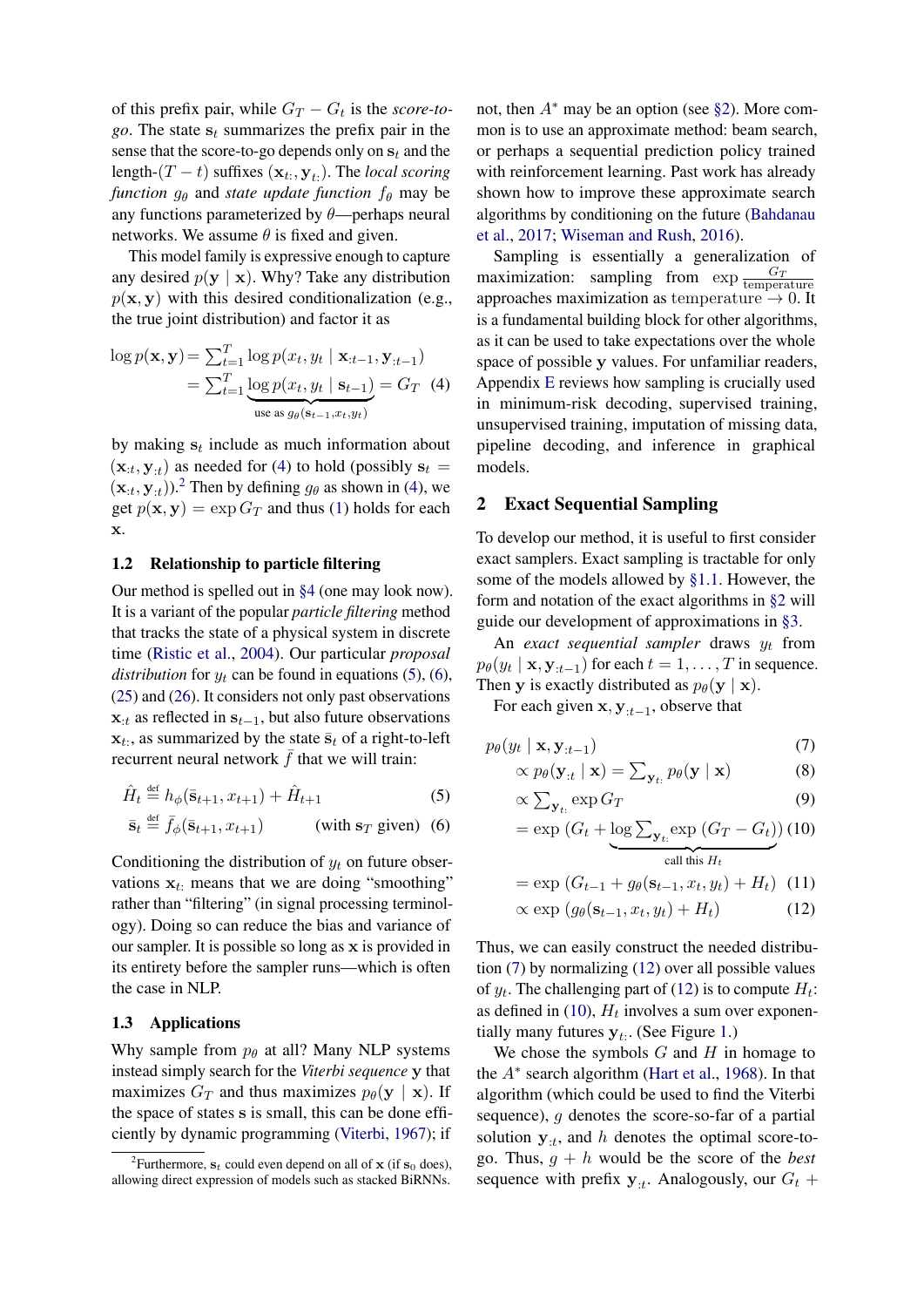<span id="page-2-0"></span>

Figure 1: Sampling a single particle from a tagging model.  $y_1, \ldots, y_{t-1}$  (orange) have already been chosen, with a total model score of  $G_{t-1}$ , and now the sampler is constructing a proposal distribution q (purple) from which the next tag  $y_t$  will be sampled. Each  $y_t$  is evaluated according to its contribution to  $G_t$  (namely  $g_\theta$ ) and its future score  $H_t$  (blue). The figure illustrates quantities used throughout the paper, beginning with exact sampling in equations [\(7\)](#page-1-5)–[\(12\)](#page-1-6). Our main idea [\(§3\)](#page-3-0) is to *approximate* the  $H_t$  computation (a log-sum-exp over exponentially many sequences) when exact computation by dynamic programming is not an option. The form of our approximation uses a right-to-left recurrent neural network but is *inspired* by the exact dynamic programming algorithm.

 $H_t$  is the log of the total exponentiated scores of *all* sequences with prefix  $y_{:t}$ .  $G_t$  and  $H_t$  might be called the *logprob-so-far* and *logprob-to-go* of  $y_{\mu}$ .

Just as  $A^*$  approximates h with a "heuristic"  $\hat{h}$ , the next section will approximate  $H_t$  using a neural estimate  $\hat{H}_t$  (equations [\(5\)](#page-1-2)–[\(6\)](#page-1-3)). However, the specific form of our approximation is inspired by cases where  $H_t$  can be computed exactly. We consider those in the remainder of this section.

### <span id="page-2-6"></span>2.1 Exact sampling from HMMs

A *hidden Markov model* (HMM) specifies a normalized *joint* distribution  $p_{\theta}(\mathbf{x}, \mathbf{y}) = \exp G_T$  over state sequence  $y$  and observation sequence  $x$ ,<sup>[3](#page-2-1)</sup> Thus the posterior  $p_{\theta}(\mathbf{y} \mid \mathbf{x})$  is proportional to  $\exp G_T$ , as required by equation [\(1\)](#page-0-1).

The HMM specifically defines  $G_T$  by equa-tions [\(2\)](#page-0-3)–[\(3\)](#page-0-4) with  $s_t = y_t$  and  $g_\theta(s_{t-1}, x_t, y_t) =$  $\log p_{\theta}(y_t | y_{t-1}) + \log p_{\theta}(x_t | y_t).^4$  $\log p_{\theta}(y_t | y_{t-1}) + \log p_{\theta}(x_t | y_t).^4$ 

In this setting,  $H_t$  can be computed exactly by the *backward algorithm* [\(Rabiner,](#page-10-6) [1989\)](#page-10-6). (Details are given in Appendix [A](#page-11-0) for completeness.)

#### <span id="page-2-7"></span>2.2 Exact sampling from OOHMMs

For sequence tagging, a weakness of (first-order) HMMs is that the model state  $s_t = y_t$  may contain little information: only the most recent tag  $y_t$  is remembered, so the number of possible model states  $s_t$  is limited by the vocabulary of output tags.

We may generalize so that the data generating process is in a latent state  $u_t \in \{1, \ldots, k\}$  at each time t, and the observed  $y_t$ —along with  $x_t$ —is generated from  $u_t$ . Now k may be arbitrarily large. The

model has the form

<span id="page-2-4"></span>
$$
p_{\theta}(\mathbf{x}, \mathbf{y}) = \exp G_T
$$
\n
$$
= \sum_{\mathbf{u}} \prod_{t=1}^T p_{\theta}(u_t \mid u_{t-1}) \cdot p_{\theta}(x_t, y_t \mid u_t)
$$
\n(13)

This is essentially a pair HMM [\(Knudsen and](#page-9-5) [Miyamoto,](#page-9-5) [2003\)](#page-9-5) without insertions or deletions, also known as an " $\epsilon$ -free" or "same-length" probabilistic finite-state transducer. We refer to it here as an *output-output HMM* (OOHMM).[5](#page-2-3)

Is this still an example of the general model ar-chitecture from [§1.1?](#page-0-2) Yes. Since  $u_t$  is latent and evolves stochastically, it cannot be used as the state  $s_t$  in equations [\(2\)](#page-0-3)–[\(3\)](#page-0-4) or [\(4\)](#page-1-0). However, we *can* define  $s_t$  to be the model's *belief state* after observing  $(\mathbf{x}_{:t}, \mathbf{y}_{:t})$ . The belief state is the posterior probability distribution over the underlying state  $u_t$  of the system. That is,  $s_t$  deterministically keeps track of all possible states that the OOHMM might be in—just as the state of a determinized FSA keeps track of all possible states that the original nondeterministic FSA might be in.

We may compute the belief state in terms of a vector of *forward probabilities* that starts at  $\alpha_0$ ,

$$
(\alpha_0)_u \stackrel{\text{def}}{=} \begin{cases} 1 & \text{if } u = \text{BOS (see footnote 4)} \\ 0 & \text{if } u = \text{any other state} \end{cases} (14)
$$

and is updated deterministically for each  $0 < t \leq T$ by the *forward algorithm* [\(Rabiner,](#page-10-6) [1989\)](#page-10-6):

<span id="page-2-5"></span>
$$
(\boldsymbol{\alpha}_t)_u \stackrel{\text{def}}{=} \sum_{u'=1}^k (\boldsymbol{\alpha}_{t-1})_{u'} \cdot p_{\theta}(u \mid u') \cdot p_{\theta}(x_t, y_t \mid u)
$$
\n(15)

<span id="page-2-1"></span> $3$ The HMM actually specifies a distribution over a pair of infinite sequences, but here we consider the marginal distribution over just the length- $T$  prefixes.

<span id="page-2-2"></span><sup>&</sup>lt;sup>4</sup>It takes  $s_0$  = BOS, a beginning-of-sequence symbol, so  $p_{\theta}(y_1 | \text{BOS})$  specifies the initial state distribution.

<span id="page-2-3"></span><sup>5</sup>This is by analogy with the *input-output HMM* (IOHMM) of [Bengio and Frasconi](#page-9-6) [\(1996\)](#page-9-6), which defines  $p(y | x)$  directly and conditions the transition to  $u_t$  on  $x_t$ . The OOHMM instead defines  $p(y | x)$  by conditionalizing [\(13\)](#page-2-4)—which avoids the *label bias* problem [\(Lafferty et al.,](#page-9-0) [2001\)](#page-9-0) that in the IOHMM,  $y_t$  is independent of future input  $\mathbf{x}_t$ . (given the past input  $\mathbf{x}_{t}$ ).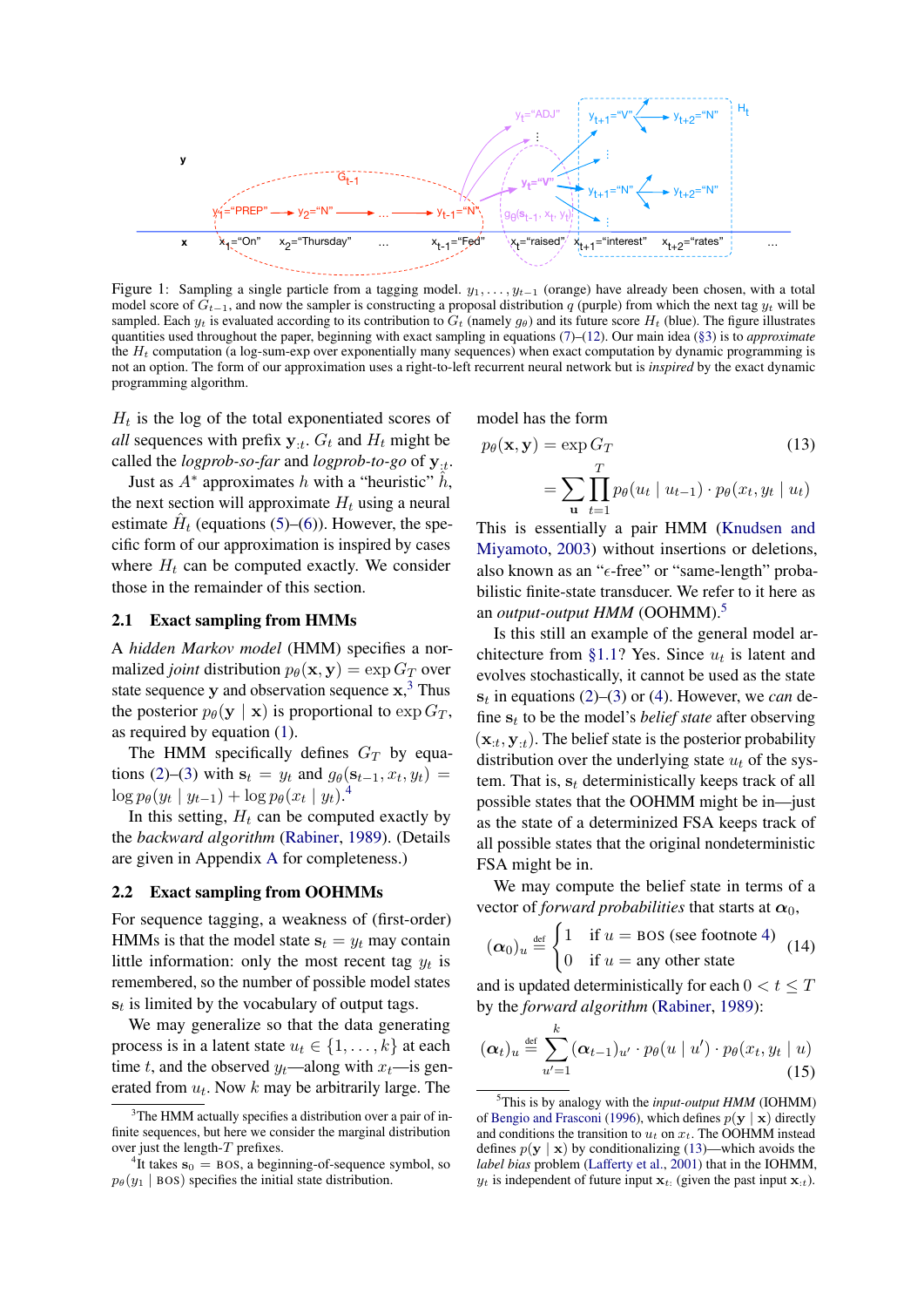$(\alpha_t)_u$  can be interpreted as the logprob-so-far *if* the system is in state u after observing  $(\mathbf{x}_{:t}, \mathbf{y}_{:t})$ . We may express the update rule [\(15\)](#page-2-5) by  $\boldsymbol{\alpha}_t^\top = \boldsymbol{\alpha}_{t-1}^\top P$ where the matrix P depends on  $(x_t, y_t)$ , namely  $P_{u'u} \stackrel{\text{def}}{=} p_{\theta}(u \mid u') \cdot p_{\theta}(x_t, y_t \mid u).$ 

The belief state  $\mathbf{s}_t \stackrel{\text{def}}{=} [\![\boldsymbol{\alpha}_t]\!] \in \mathbb{R}^k$  simply normalizes  $\alpha_t$  into a probability vector, where  $\llbracket \mathbf{u} \rrbracket \stackrel{\text{def}}{=}$ <br> $\cdots$  (( $\mathbf{u}^{\top}$ )) denotes the normalization energton. The  $\mathbf{u}/(\mathbf{u}^{\top}\mathbf{1})$  denotes the *normalization operator*. The state update [\(15\)](#page-2-5) now takes the form [\(3\)](#page-0-4) as desired, with  $f_{\theta}$  a normalized vector-matrix product:

$$
\mathbf{s}_t^{\top} = f_{\theta}(\mathbf{s}_{t-1}, x_t, y_t) \stackrel{\text{def}}{=} [\![\mathbf{s}_{t-1}^{\top} P]\!] \qquad (16)
$$

As in the HMM case, we define  $G_t$  as the log of the generative prefix probability,

$$
G_t \stackrel{\text{def}}{=} \log p_\theta(\mathbf{x}_{:t}, \mathbf{y}_{:t}) = \log \sum_u (\boldsymbol{\alpha}_t)_u \qquad (17)
$$

which has the form [\(2\)](#page-0-3) as desired if we put

$$
g_{\theta}(\mathbf{s}_{t-1}, x_t, y_t) \stackrel{\text{def}}{=} G_t - G_{t-1}
$$
(18)  
=  $\log \frac{\alpha_{t-1}^\top P \mathbf{1}}{\alpha_{t-1}^\top \mathbf{1}} = \log (\mathbf{s}_{t-1}^\top P \mathbf{1})$ 

Again, exact sampling is possible. It suffices to compute [\(9\)](#page-1-8). For the OOHMM, this is given by

$$
\sum_{\mathbf{y}_{t:}} \exp G_T = \boldsymbol{\alpha}_t^\top \boldsymbol{\beta}_t \tag{19}
$$

where  $\beta_T \stackrel{\text{def}}{=} 1$  and the *backward algorithm* 

$$
(\beta_t)_v \stackrel{\text{def}}{=} p_\theta(\mathbf{x}_{t:} \mid u_t = u)
$$
(20)  

$$
= \sum_{\mathbf{u}_t, \mathbf{y}_{t:}} p_\theta(\mathbf{u}_{t:}, \mathbf{x}_{t:}, \mathbf{y}_{t:} \mid u_t = u)
$$
  

$$
= \sum_{u'} \underbrace{p_\theta(u' \mid u) \cdot p(x_{t+1} \mid u')}_{\text{call this } \overline{P}_{uu'}}
$$

for  $0 \le t < T$  uses dynamic programming to find the total probability of all ways to generate the future observations  $x_t$ . Note that  $\alpha_t$  is defined for a *specific prefix*  $y_{:t}$  (though it sums over all  $u_{:t}$ ), whereas  $\beta_t$  sums over *all suffixes*  $y_t$ . (and over all  $u_t$ .), to achieve the asymmetric summation in [\(19\)](#page-3-1).

Define  $\bar{\mathbf{s}}_t \stackrel{\text{def}}{=} [\![\beta_t]\!] \in \mathbb{R}^k$  to be a normalized ver-<br>no of  $\beta$ . The  $\beta$  requirement (20) can also ly be an sion of  $\beta_t$ . The  $\beta_t$  recurrence [\(20\)](#page-3-2) can clearly be expressed in the form  $\bar{s}_t = [\bar{P}\bar{s}_{t+1}]$ , much like [\(16\)](#page-3-3).

### 2.3 The logprob-to-go for OOHMMs

Let us now work out the definition of  $H_t$  for OOHMMs (cf. equation [\(35\)](#page-11-1) in Appendix [A](#page-11-0) for HMMs). We will write it in terms of  $\hat{H}_t$  from [§1.2.](#page-1-9) Let us define  $\hat{H}_t$  symmetrically to  $G_t$  (see [\(17\)](#page-3-4)):

$$
\hat{H}_t \stackrel{\text{def}}{=} \log \sum_u (\beta_t)_u \ \left( = \log \mathbf{1}^\top \beta_t \right) \tag{21}
$$

which has the form  $(5)$  as desired if we put

$$
h_{\phi}(\bar{\mathbf{s}}_{t+1}, x_{t+1}) \stackrel{\text{def}}{=} \hat{H}_t - \hat{H}_{t+1} = \log \left( \mathbf{1}^\top \overline{P} \bar{\mathbf{s}}_{t+1} \right)
$$
(22)

From equations  $(10)$ ,  $(17)$ ,  $(19)$  and  $(21)$ , we see

<span id="page-3-8"></span>
$$
H_t = \log \left( \sum_{\mathbf{y}_t} \exp G_T \right) - G_t
$$
  
= 
$$
\log \frac{\alpha_t^\top \beta_t}{(\alpha_t^\top \mathbf{1})(\mathbf{1}^\top \beta_t)} + \log \left( \mathbf{1}^\top \beta_t \right)
$$
  
= 
$$
\underbrace{\log \mathbf{s}_t^\top \mathbf{\bar{s}}_t}_{\text{call this } C_t} + \hat{H}_t \tag{23}
$$

<span id="page-3-4"></span><span id="page-3-3"></span>where  $C_t \in \mathbb{R}$  can be regarded as evaluating the *compatibility* of the state distributions  $s_t$  and  $\bar{s}_t$ .

<span id="page-3-7"></span>In short, the generic strategy [\(12\)](#page-1-6) for exact sampling says that for an OOHMM,  $y_t$  is distributed as

<span id="page-3-6"></span>
$$
p_{\theta}(y_t | \mathbf{x}, \mathbf{y}_{:t-1}) \propto \exp(g_{\theta}(\mathbf{s}_{t-1}, x_t, y_t) + H_t)
$$
  
 
$$
\propto \exp\left(\underbrace{g_{\theta}(\mathbf{s}_{t-1}, x_t, y_t)}_{\text{depends on } \mathbf{x}_{:t}, \mathbf{y}_{:t}} + \underbrace{C_t}_{\text{on } \mathbf{x}_{:t}} + \hat{H}_t\right)
$$
  
\n
$$
\propto \exp(g_{\theta}(\mathbf{s}_{t-1}, x_t, y_t) + C_t) \qquad (24)
$$

<span id="page-3-2"></span><span id="page-3-1"></span>This is equivalent to choosing  $y_t$  in proportion to [\(19\)](#page-3-1)—but we now turn to settings where it is infeasible to compute [\(19\)](#page-3-1) exactly. There we will use the formulation [\(24\)](#page-3-6) but approximate  $C_t$ . For completeness, we will also consider how to approximate  $\hat{H}_t$ , which dropped out of the above distribution (because it was the same for all choices of  $y_t$ ) but may be useful for other algorithms (see [§4\)](#page-5-0).

#### <span id="page-3-0"></span>3 Neural Modeling as Approximation

#### 3.1 Models with large state spaces

The expressivity of an OOHMM is limited by the number of states k. The state  $u_t \in \{1, \ldots, k\}$  is a bottleneck between the past  $(\mathbf{x}_{:t}, \mathbf{y}_{:t})$  and the future  $(\mathbf{x}_t, \mathbf{y}_t)$ , in that past and future are *conditionally independent* given  $u_t$ . Thus, the mutual information between past and future is at most  $\log_2 k$  bits.

<span id="page-3-5"></span>In many NLP domains, however, the past seems to carry substantial information about the future. The first half of a sentence greatly reduces the uncertainly about the second half, by providing information about topics, referents, syntax, semantics, and discourse. This suggests that an accurate HMM language model p(x) would require *very large* k as would a generative OOHMM model  $p(x, y)$  of *annotated* language. The situation is perhaps better for discriminative models  $p(y | x)$ , since much of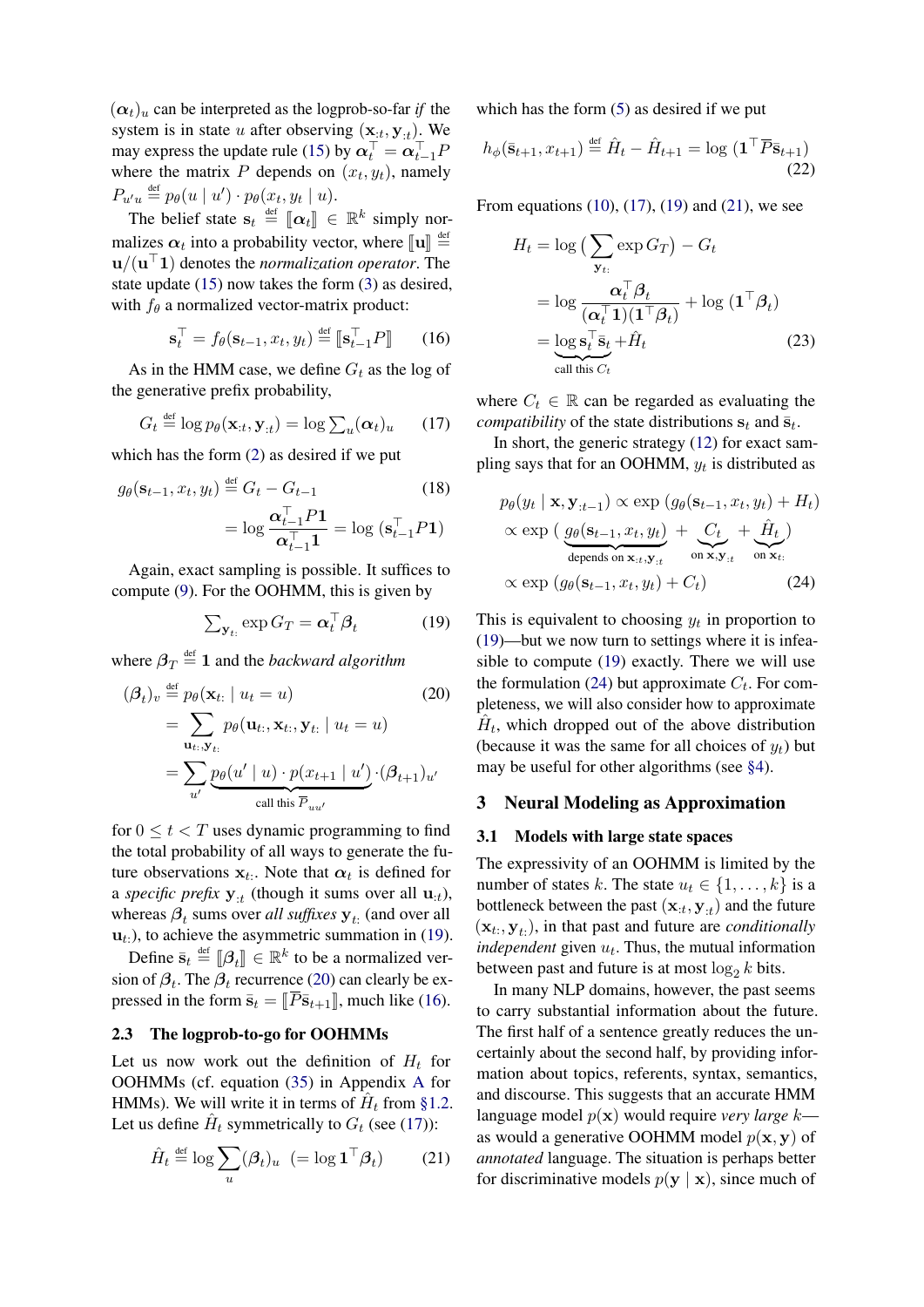the information for predicting  $y_t$ : might be available in  $\mathbf{x}_t$ . Still, it is important to let  $(\mathbf{x}_{:t}, \mathbf{y}_{:t})$  contribute enough additional information about  $y_t$ : even for short strings, making k too small (giving  $\leq \log_2 k$ bits) may harm prediction [\(Dreyer et al.,](#page-9-7) [2008\)](#page-9-7).

Of course, [\(4\)](#page-1-0) says that an OOHMM can express any joint distribution for which the mutual informa-tion is finite,<sup>[6](#page-4-2)</sup> by taking k large enough for  $v_{t-1}$  to capture the relevant info from  $(\mathbf{x}_{:t-1}, \mathbf{y}_{:t-1})$ .

So why not just take k to be large—say,  $k = 2^{30}$ to allow 30 bits of information? Unfortunately, evaluating  $G_T$  then becomes very expensive—both computationally and statistically. As we have seen, if we define  $s_t$  to be the belief state  $[\![\alpha_t]\!] \in \mathbb{R}^k$ , up-<br>define it at each observation  $(x, y)$  (countion (3)) dating it at each observation  $(x_t, y_t)$  (equation [\(3\)](#page-0-4)) requires multiplication by a  $k \times k$  matrix P. This takes time  $O(k^2)$ , and requires enough data to learn  $O(k^2)$  transition probabilities.

### <span id="page-4-4"></span>3.2 Neural approximation of the model

As a solution, we might hope that for the inputs x observed in practice, the very high-dimensional belief states  $[\![\alpha_t]\!] \in \mathbb{R}^k$  might tend to lie near a d-<br>dimensional manifold where  $d \ll h$ . Then we could dimensional manifold where  $d \ll k$ . Then we could take  $\mathbf{s}_t$  to be a vector in  $\mathbb{R}^d$  that compactly encodes the approximate coordinates of  $\llbracket \alpha_t \rrbracket$  relative to the manifold:  $s_t = \nu(\llbracket \alpha_t \rrbracket)$ , where  $\nu$  is the encoder.

In this new, nonlinearly warped coordinate system, the functions of  $s_{t-1}$  in [\(2\)](#page-0-3)–[\(3\)](#page-0-4) are no longer the simple, essentially linear functions given by [\(16\)](#page-3-3) and [\(18\)](#page-3-7). They become nonlinear functions operating on the manifold coordinates. ( $f_\theta$  in [\(16\)](#page-3-3) should now ensure that  $\mathbf{s}_t^{\top} \approx \nu (\llbracket (\nu^{-1}(\mathbf{s}_{t-1}))^{\top} P \rrbracket)$ , and  $g_{\theta}$ <br>in (18) should now estimate  $\log (\nu^{-1}(\mathbf{s}_{t-1}))^{\top} P \mathbf{1}$ . in [\(18\)](#page-3-7) should now estimate  $\log (\nu^{-1}(\mathbf{s}_{t-1}))^\top P \mathbf{1}$ .) In a sense, this is the reverse of the "kernel trick" [\(Boser et al.,](#page-9-8) [1992\)](#page-9-8) that converts a low-dimensional nonlinear function to a high-dimensional linear one.

Our hope is that  $s_t$  has enough dimensions  $d \ll k$ to capture the useful information from the true  $\llbracket \alpha_t \rrbracket$ , and that  $\theta$  has enough dimensions  $\ll k^2$  to capture most of the dynamics of equations [\(16\)](#page-3-3) and [\(18\)](#page-3-7). We thus proceed to fit the neural networks  $f_{\theta}$ ,  $q_{\theta}$ directly to the data, *without ever knowing* the true k or the structure of the original operators  $P \in \mathbb{R}^{k \times k}$ .

We regard this as the implicit justification for various published probabilistic sequence models  $p_{\theta}(\mathbf{y} \mid \mathbf{x})$  that incorporate neural networks. These models usually have the form of [§1.1.](#page-0-2) Most simply,  $(f_{\theta}, g_{\theta})$  can be instantiated as one time step in an RNN [\(Aharoni and Goldberg,](#page-9-9) [2017\)](#page-9-9), but it is com-

mon to use enriched versions such as deep LSTMs. It is also common to have the state  $s_t$  contain not only a vector of manifold coordinates in  $\mathbb{R}^d$  but also some unboundedly large representation of  $(\mathbf{x}, \mathbf{y}_{:t})$ (cf. equation [\(4\)](#page-1-0)), so the  $f_\theta$  neural network can refer to this material with an attentional [\(Bahdanau et al.,](#page-9-10) [2015\)](#page-9-10) or stack mechanism [\(Dyer et al.,](#page-9-11) [2015\)](#page-9-11).

A few such papers have used *globally* normalized conditional models that can be viewed as approximating some OOHMM, e.g., the parsers of [Dyer](#page-9-1) [et al.](#page-9-1) [\(2016\)](#page-9-1) and [Andor et al.](#page-9-12) [\(2016\)](#page-9-12). That is the case  $(\S1.1)$  that particle smoothing aims to support. Most papers are *locally* normalized conditional models (e.g., [Kann and Schütze,](#page-9-13) [2016;](#page-9-13) [Aharoni and](#page-9-9) [Goldberg,](#page-9-9) [2017\)](#page-9-9); these simplify supervised training and can be viewed as approximating IOHMMs (footnote [5\)](#page-2-3). For locally normalized models,  $H_t = 0$ by construction, in which case particle filtering (which estimates  $H_t = 0$ ) is just as good as particle smoothing. Particle filtering is still useful for these models, but lookahead's inability to help them is an expressive limitation (known as *label bias*) of locally normalized models. We hope the existence of particle smoothing (which learns an estimate  $H_t$ ) will make it easier to adopt, train, and decode globally normalized models, as discussed in [§1.3.](#page-1-10)

#### <span id="page-4-5"></span>3.3 Neural approximation of logprob-to-go

We can adopt the same neuralization trick to approximate the OOHMM's logprob-to-go  $H_t = C_t + \hat{H}_t$ . We take  $\bar{s}_t \in \mathbb{R}^d$  on the same theory that it is a lowdimensional reparameterization of  $\lbrack \beta_t \rbrack$ , and define  $(\bar{f}_{\phi}, h_{\phi})$  in equations [\(5\)](#page-1-2)–[\(6\)](#page-1-3) to be neural networks. Finally, we must replace the definition of  $C_t$  in [\(23\)](#page-3-8) with another neural network  $c_{\phi}$  that works on the low-dimensional approximations:<sup>[7](#page-4-3)</sup>

<span id="page-4-0"></span>
$$
C_t \stackrel{\text{def}}{=} c_{\phi}(\mathbf{s}_t, \bar{\mathbf{s}}_t) \quad \text{(except that } C_T \stackrel{\text{def}}{=} 0) \quad (25)
$$

The resulting approximation to [\(24\)](#page-3-6) (which does not actually require  $h_{\phi}$ ) will be denoted  $q_{\theta,\phi}$ :

<span id="page-4-1"></span>
$$
q_{\theta,\phi}(y_t \mid \mathbf{x}, \mathbf{y}_{:t-1}) \overset{\text{def}}{\propto} \exp \left( g_{\theta}(\mathbf{s}_{t-1}, x_t, y_t) + C_t \right)
$$
\n(26)

The neural networks in the present section are all parameterized by  $\phi$ , and are intended to produce an estimate of the logprob-to-go  $H_t$ —a function of  $\mathbf{x}_t$ . which sums over all possible  $y_t$ .

By contrast, the OOHMM-inspired neural networks suggested in [§3.2](#page-4-4) were used to specify an

<span id="page-4-2"></span><sup>&</sup>lt;sup>6</sup>This is not true for the language of balanced parentheses.

<span id="page-4-3"></span> ${}^{7}C_T = 0$  is correct according to [\(23\)](#page-3-8). Forcing this ensures  $H_T = 0$ , so our approximation becomes exact as of  $t = T$ .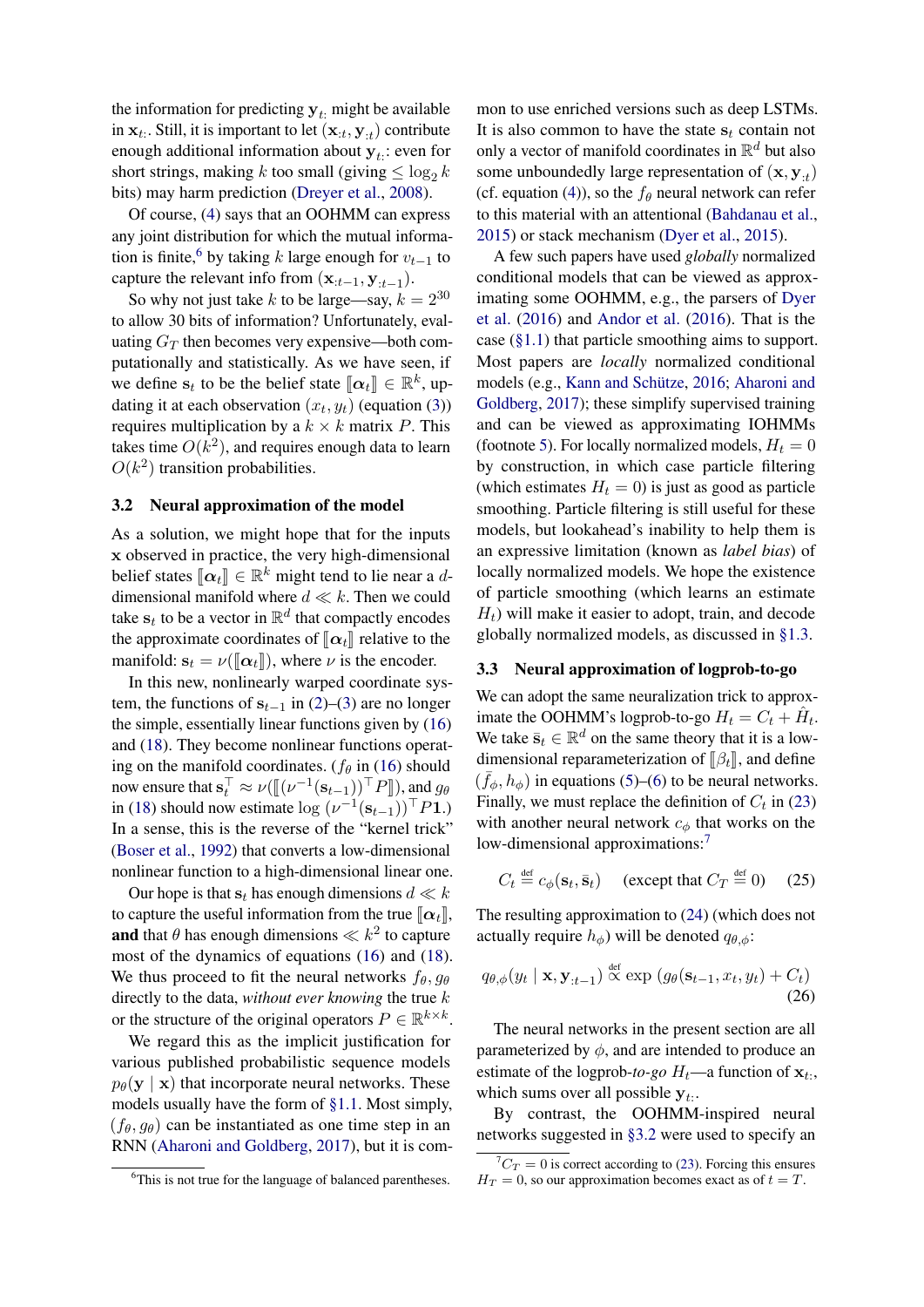actual model of the logprob- $so$ -far  $G_t$ —a function of  $\mathbf{x}_{:t}$  and  $\mathbf{y}_{:t}$ —using separate parameters  $\theta$ .

Arguably  $\phi$  has a harder modeling job than  $\theta$ because it must implicitly sum over possible futures  $y_t$ . We now consider how to get corrected samples from  $q_{\theta, \phi}$  even if  $\phi$  gives poor estimates of  $H_t$ , and then how to train  $\phi$  to improve those estimates.

### <span id="page-5-0"></span>4 Particle smoothing

In this paper, we assume nothing about the given model  $G_T$  except that it is given in the form of equations [\(1\)](#page-0-1)–[\(3\)](#page-0-4) (including the parameter vector  $\theta$ ).

Suppose we run the exact sampling strategy but approximate  $p_\theta$  in [\(7\)](#page-1-5) with a *proposal distribution*  $q_{\theta,\phi}$  of the form in [\(25\)](#page-4-0)–[\(26\)](#page-4-1). Suppressing the subscripts on  $p$  and  $q$  for brevity, this means we are effectively drawing y not from  $p(y | x)$  but from

$$
q(\mathbf{y} \mid \mathbf{x}) = \prod_{t=1}^{T} q(y_t \mid \mathbf{x}, \mathbf{y}_{:t-1})
$$
 (27)

If  $C_t \approx H_t + \text{const}$  within each  $y_t$  draw, then  $q \approx p$ .

*Normalized importance sampling* corrects (mostly) for the approximation by drawing *many* sequences  $y^{(1)}, \dots y^{(M)}$  IID from [\(27\)](#page-5-1) and assigning  $\mathbf{y}^{(m)}$  a relative *weight* of  $w^{(m)} \stackrel{\text{def}}{=} \frac{p(\mathbf{y}^{(m)}|\mathbf{x})}{q(\mathbf{y}^{(m)}|\mathbf{x})}$  $\frac{p(\mathbf{y}^{(m)}|\mathbf{x})}{q(\mathbf{y}^{(m)}|\mathbf{x})}$ . This *ensemble of weighted particles* yields a distribution

$$
\hat{p}(\mathbf{y}) \stackrel{\text{def}}{=} \frac{\sum_{m=1}^{M} w^{(m)} \mathbb{I}(\mathbf{y} = \mathbf{y}^{(m)})}{\sum_{m=1}^{M} w^{(m)}} \approx p(\mathbf{y} \mid \mathbf{x}) \quad (28)
$$

that can be used as discussed in [§1.3.](#page-1-10) To compute  $w^{(m)}$  in practice, we replace the numerator  $p(\mathbf{y}^{(m)} \mid \mathbf{x})$  by the unnormalized version  $\exp G_T$ , which gives the same  $\hat{p}$ . Recall that each  $G_T$  is a sum  $\sum_{t=1}^{T} g_{\theta}(\cdots)$ .

*Sequential importance sampling* is an equivalent implementation that makes t the *outer* loop and m the *inner* loop. It computes a *prefix ensemble*

$$
Y_t \stackrel{\text{def}}{=} \{ (\mathbf{y}_{:t}^{(1)}, w_t^{(1)}), \dots, (\mathbf{y}_{:t}^{(M)}, w_t^{(M)}) \} \qquad (29)
$$

for each  $0 \leq t \leq T$  in sequence. Initially,  $(\mathbf{y}_{:0}^{(m)}, w_0^{(m)})$  $\binom{m}{0}$  =  $(\epsilon, \exp C_0)$  for all m. Then for  $0 < t \leq T$ , we extend these particles in parallel:

$$
\mathbf{y}_{:t}^{(m)} = \mathbf{y}_{:t-1}^{(m)} y_t^{(m)}
$$
 (concatenation) (30)

$$
w_t^{(m)} = w_{t-1}^{(m)} \frac{\exp\left(g_\theta(s_{t-1}, x_t, y_t) + C_t - C_{t-1}\right)}{q(y_t|\mathbf{x}, \mathbf{y}_{t-1})} \tag{31}
$$

where each  $y_t^{(m)}$  $t_t^{(m)}$  is drawn from [\(26\)](#page-4-1). Each  $Y_t$  yields a distribution  $\hat{p}_t$  over prefixes  $\mathbf{y}_{:t}$ , which estimates the distribution  $p_t(\mathbf{y}_{:t}) \overset{\text{def}}{\propto} \exp(G_t + C_t)$ . We return

 $\hat{p} \stackrel{\text{def}}{=} \hat{p}_T \approx p_T = p$ . This gives the same  $\hat{p}$  as in [\(28\)](#page-5-2): the final  $y_T^{(m)}$  $T^{(m)}$  are the same, with the same final weights  $w_T^{(m)} = \frac{\exp G_T}{q(\mathbf{v}^{(m)})_2}$  $\frac{\exp G_T}{q(\mathbf{y}^{(m)}|\mathbf{x})}$ , where  $G_T$  was now summed up as  $C_0 + \sum_{t=1}^T g_\theta(\cdots) + C_t - C_{t-1}$ .

That is our basic *particle smoothing* strategy. If we use the naive approximation  $C_t = 0$  everywhere, it reduces to *particle filtering*. In either case, various well-studied improvements become available, such as various resampling schemes [\(Douc and Cappé,](#page-9-14) [2005\)](#page-9-14) and the particle cascade [\(Paige et al.,](#page-10-7) [2014\)](#page-10-7).[8](#page-5-3)

<span id="page-5-1"></span>An easy improvement is *multinomial resampling*. After computing each  $\hat{p}_t$ , this replaces  $Y_t$  with a set of M new draws from  $\hat{p}_t$  ( $\approx p_t$ ), each of weight 1—which tends to drop low-weight particles and duplicate high-weight ones. $9$  For this to usefully focus the ensemble on good prefixes  $y_{:t}$ ,  $p_t$  should be a good approximation to the true marginal  $p(\mathbf{y}_{:t} | \mathbf{x}) \propto \exp(G_t + H_t)$  from [\(10\)](#page-1-7). That is why we arranged for  $p_t(\mathbf{y}_{:t}) \propto \exp(G_t + C_t)$ . Without  $C_t$ , we would have only  $p_t(\mathbf{y}_{:t}) \propto \exp G_t$ —which is fine for the traditional particle filtering setting, but in our setting it ignores future information in  $x_t$ . (which we have assumed is available) and also favors sequences y that happen to accumulate most of their global score  $G_T$  early rather than late (which is possible when the globally normalized model [\(1\)](#page-0-1)–[\(2\)](#page-0-3) is *not* factored in the generative form [\(4\)](#page-1-0)).

### <span id="page-5-7"></span><span id="page-5-2"></span>5 Training the Sampler Heuristic

We now consider training the parameters  $\phi$  of our sampler. These parameters determine the updates  $f_{\phi}$ in [\(6\)](#page-1-3) and the compatibility function  $c_{\phi}$  in [\(25\)](#page-4-0). As a result, they determine the proposal distribution  $q$ used in equations [\(27\)](#page-5-1) and [\(31\)](#page-5-5), and thus determine the stochastic choice of  $\hat{p}$  that is returned by the sampler on a given input x.

In this paper, we simply try to tune  $\phi$  to yield good proposals. Specifically, we try to ensure that  $q_{\phi}(\mathbf{y} \mid \mathbf{x})$  in equation [\(27\)](#page-5-1) is close to  $p(\mathbf{y} \mid \mathbf{x})$  from equation [\(1\)](#page-0-1). While this may not be necessary for the sampler to perform well downstream,<sup>[10](#page-5-6)</sup> it does

<span id="page-5-3"></span><sup>&</sup>lt;sup>8</sup>The particle cascade would benefit from an estimate of  $\hat{H}_t$ , as it (like A<sup>∗</sup> search) compares particles of different lengths.

<span id="page-5-5"></span><span id="page-5-4"></span><sup>&</sup>lt;sup>9</sup>While resampling mitigates the degeneracy problem, it could also reduce the diversity of particles. In our experiments in this paper, we only do multinomial resampling when the effective sample size of  $\hat{p}_t$  is lower than  $\frac{M}{2}$ . [Doucet and Johansen](#page-9-2) [\(2009\)](#page-9-2) give a more thorough discussion on when to resample.

<span id="page-5-6"></span><sup>&</sup>lt;sup>10</sup>In principle, one could attempt to train  $\phi$  "end-to-end" on some downstream objective by using reinforcement learning or the Gumbel-softmax trick [\(Jang et al.,](#page-9-15) [2017;](#page-9-15) [Maddison](#page-10-8) [et al.,](#page-10-8) [2017\)](#page-10-8). For example, we might try to ensure that  $\hat{p}$  closely matches the model's distribution  $p$  (equation [\(28\)](#page-5-2))—the "na-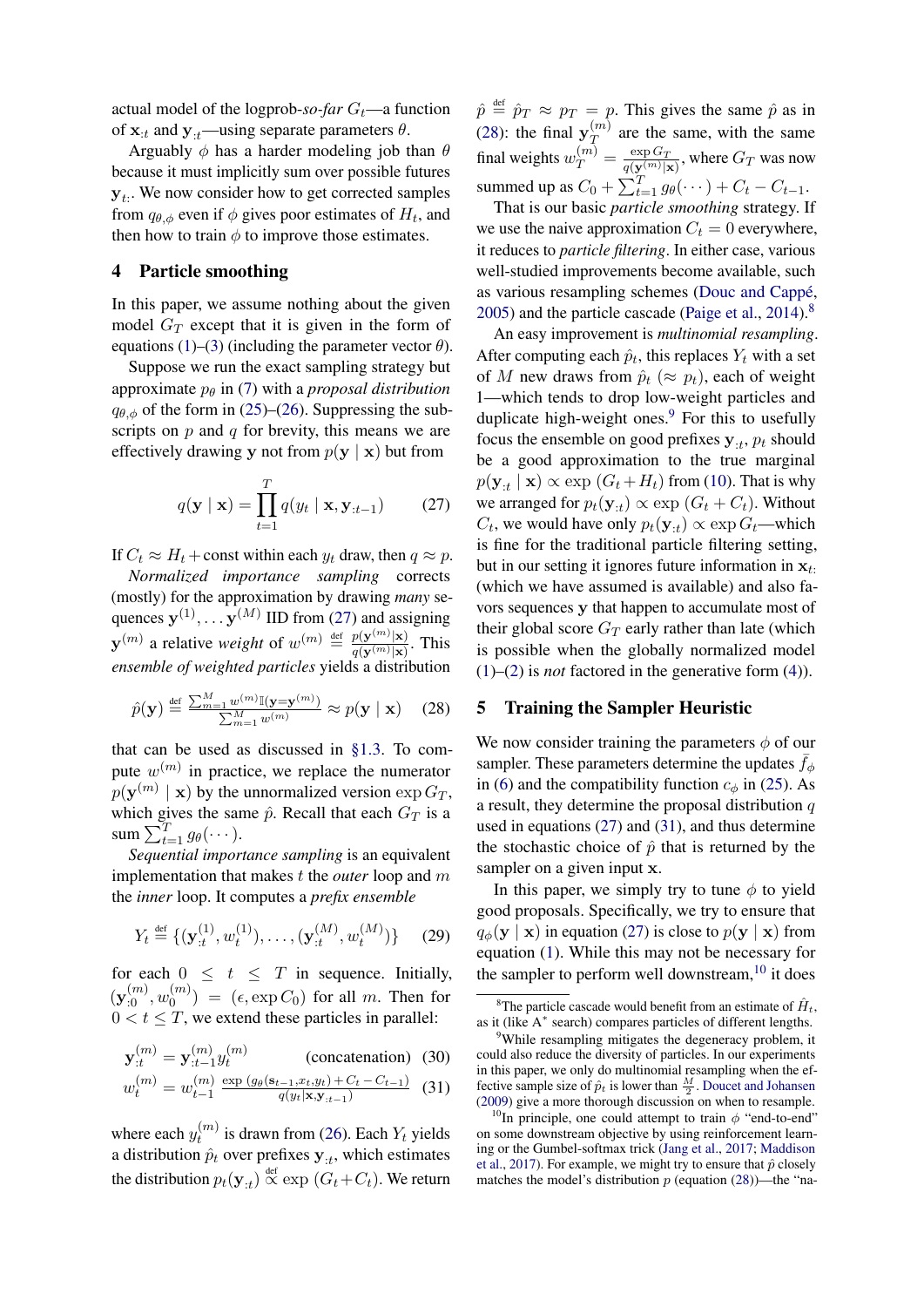guarantee it (assuming that the model  $p$  is correct). Specifically, we seek to minimize

$$
(1 - \lambda)\text{KL}(p||q_{\phi}) + \lambda \text{KL}(q_{\phi}||p) \quad (\text{with } \lambda \in [0, 1])
$$
\n(32)

averaged over examples x drawn from a training set.<sup>[11](#page-6-0)</sup> (The training set need not provide true y's.)

The *inclusive KL divergence* KL  $(p||q_{\phi})$  is an expectation under  $p$ . We estimate it by replacing  $p$  with a sample  $\hat{p}$ , which in practice we can obtain with our sampler under the current  $\phi$ . (The danger, then, is that  $\hat{p}$  will be biased when  $\phi$  is not yet well-trained; this can be mitigated by increasing the sample size M when drawing  $\hat{p}$  for training purposes.)

Intuitively, this term tries to encourage  $q_{\phi}$  in future to re-propose those y values that turned out to be "good" and survived into  $\hat{p}$  with high weights.

The *exclusive KL divergence*  $KL(q_{\phi}||p)$  is an expectation under  $q_{\phi}$ . Since we can sample from  $q_{\phi}$  exactly, we can get an unbiased estimate of  $\nabla_{\phi}$ KL $(q_{\phi}||p)$  with the likelihood ratio trick [\(Glynn,](#page-9-16) [1990\)](#page-9-16).[12](#page-6-1) (The danger is that such "REINFORCE" methods tend to suffer from very high variance.)

This term is a popular objective for variational approximation. Here, it tries to discourage  $q_{\phi}$  from re-proposing "bad" y values that turned out to have low  $\exp G_T$  relative to their proposal probability.

Our experiments balance "recall" (inclusive) and "precision" (exclusive) by taking  $\lambda = \frac{1}{2}$  $rac{1}{2}$  (which Ap-pendix [F](#page-14-0) compares to  $\lambda \in \{0,1\}$ . Alas, because of our approximation to the inclusive term, neither term's gradient will "find" and directly encourage good y values that have never been proposed. Appendix [B](#page-11-2) gives further discussion and formulas.

### <span id="page-6-5"></span>6 Models for the Experiments

To evaluate our methods, we needed pre-trained models  $p_{\theta}$ . We experimented on several models. In each case, we trained a *generative* model  $p_{\theta}(\mathbf{x}, \mathbf{y})$ , so that we could try sampling from its posterior distribution  $p_{\theta}(\mathbf{y} \mid \mathbf{x})$ . This is a very common setting where particle smoothing should be able to help. Details for replication are given in Appendix [C.](#page-12-0)

### <span id="page-6-3"></span>6.1 Tagging models

We can regard a tagged sentence  $(x, y)$  as a string over the "pair alphabet"  $X \times Y$ . We train an RNN language model over this "pair alphabet"—this is a neuralized OOHMM as suggested in [§3.2:](#page-4-4)

$$
\log p_{\theta}(\mathbf{x}, \mathbf{y}) = \sum_{t=1}^{T} \log p_{\theta}(x_t, y_t \mid \mathbf{s}_{t-1}) \quad (33)
$$

This model is locally normalized, so that  $\log p_{\theta}(\mathbf{x}, \mathbf{y})$  (as well as its gradient) is straightforward to compute for a given training pair  $(x, y)$ . Joint sampling from it would also be easy [\(§3.2\)](#page-4-4).

However,  $p(y | x)$  is globally renormalized (by an unknown partition function that depends on x, namely  $\exp H_0$ ). Conditional sampling of y is therefore potentially hard. Choosing  $y_t$  optimally requires knowledge of  $H_t$ , which depends on the future  $\mathbf{x}_t$ .

As we noted in [§1,](#page-0-5) many NLP tasks can be seen as tagging problems. In this paper we experiment with two such tasks: English stressed syllable tagging, where the stress of a syllable often depends on the number of remaining syllables, $^{13}$  $^{13}$  $^{13}$  providing good reason to use the *lookahead* provided by particle smoothing; and Chinese NER, which is a familiar textbook application and reminds the reader that our formal setup (tagging) provides enough machinery to treat other tasks (chunking).

English stressed syllable tagging This task tags a sequence of phonemes x, which form a word, with their stress markings y. Our training examples are the stressed words in the CMU pronunciation dictionary [\(Weide,](#page-10-9) [1998\)](#page-10-9). We test the sampler on held-out unstressed words.

Chinese social media NER This task does named entity recognition in Chinese, by tagging the characters of a Chinese sentence in a way that marks the named entities. We use the dataset from [Peng and Dredze](#page-10-10) [\(2015\)](#page-10-10), whose tagging scheme is a variant of the BIO scheme mentioned in [§1.](#page-0-5) We test the sampler on held-out sentences.

### <span id="page-6-4"></span>6.2 String source separation

This is an artificial task that provides a discrete analogue of speech source separation [\(Zibulevsky and](#page-10-11) [Pearlmutter,](#page-10-11) [2001\)](#page-10-11). The generative model is that J strings (possibly of different lengths) are generated

tural" goal of sampling. This objective can tolerate inaccurate local proposal distributions in cases where the algorithm could recover from them through resampling. Looking even farther downstream, we might merely want  $\hat{p}$ —which is typically used to compute expectations—to provide accurate guidance to some decision or training process (see Appendix [E\)](#page-13-0). This might not require fully matching the model, and might even make it desirable to deviate from an inaccurate model.

<span id="page-6-0"></span><sup>&</sup>lt;sup>11</sup>Training a single approximation  $q_{\phi}$  for all **x** is known as *amortized inference*.

<span id="page-6-1"></span><sup>&</sup>lt;sup>12</sup>The normalizing constant of p from [\(1\)](#page-0-1) can be ignored because the gradient of a constant is 0.

<span id="page-6-2"></span><sup>&</sup>lt;sup>13</sup>English, like many other languages, assigns stress from right to left [\(Hayes,](#page-9-17) [1995\)](#page-9-17).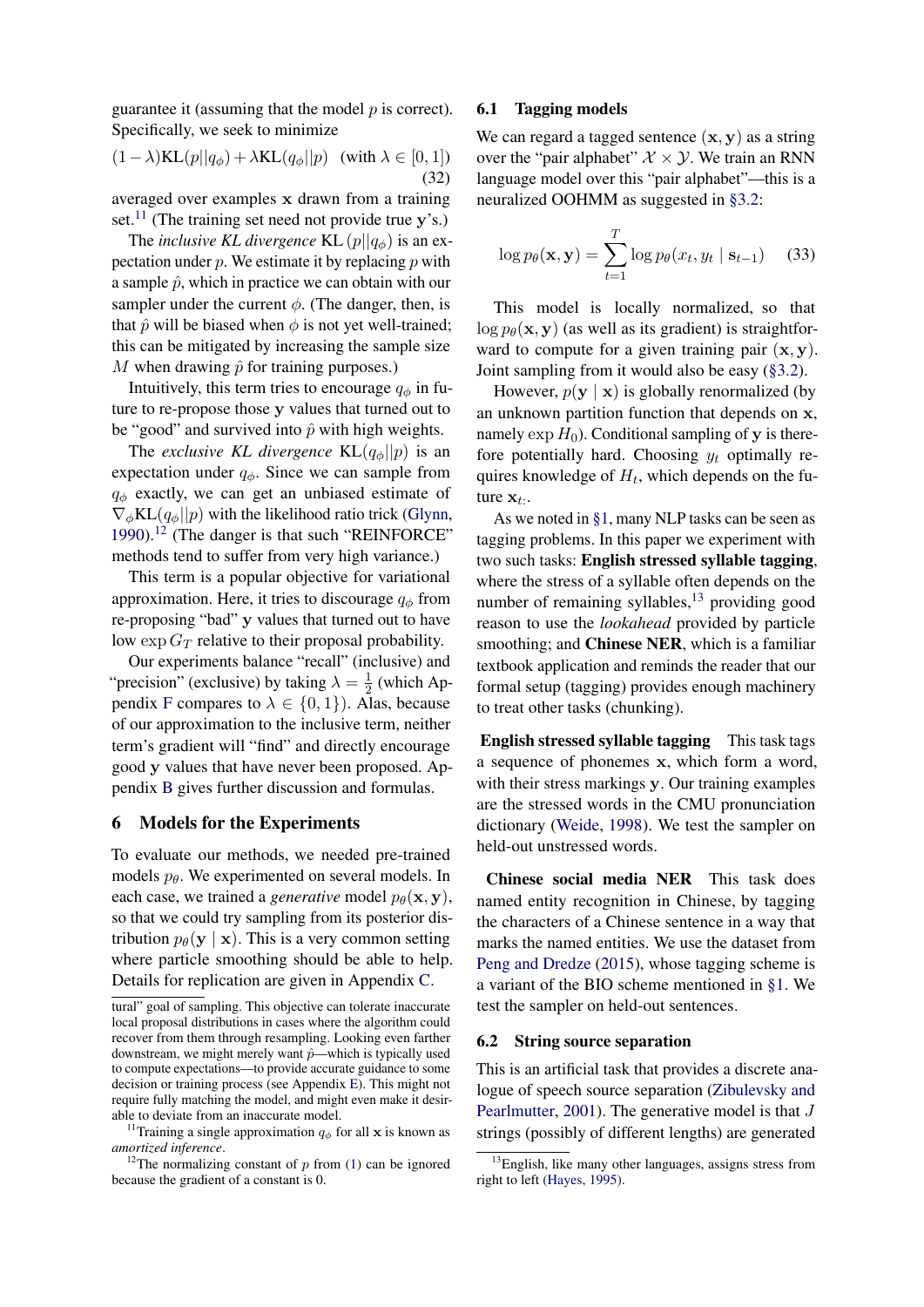IID from an RNN language model, and are then combined into a single string x according to a random *interleaving* string  $y$ .<sup>[14](#page-7-0)</sup> The posterior  $p(y | x)$ predicts the interleaving string, which suffices to reconstruct the original strings. The interleaving string is selected from the uniform distribution over all possible interleavings (given the  $J$  strings' lengths). For example, with  $J = 2$ , a possible generative story is that we first sample two strings Foo and Bar from an RNN language model. We then draw an interleaving string 112122 from the aforementioned uniform distribution, and interleave the J strings deterministically to get FoBoar.

 $p(\mathbf{x}, \mathbf{y})$  is proportional to the product of the probabilities of the J strings. The only parameters of  $p_{\theta}$ , then, are the parameters of the RNN language model, which we train on clean (non-interleaved) samples from a corpus. We test the sampler on random interleavings of held-out samples.

The state s (which is provided as an input to  $c_{\theta}$ in  $(25)$ ) is the concatenation of the J states of the language model as it independently generates the J strings, and  $g_{\theta}(\mathbf{s}_{t-1}, x_t, y_t)$  is the log-probability of generating  $x_t$  as the next character of the  $y_t$ <sup>th</sup> string, given that string's language model state within  $s_{t-1}$ . As a special case,  $x_T = EOS$  (see footnote [1\)](#page-0-0), and  $g_{\theta}(s_{T-1}, \text{EOS}, \text{EOS})$  is the total log-probability of termination in all J language model states.

String source separation has good reason for lookahead: appending character "o" to a reconstructed string " gh" is only advisable if "s" and "t" are coming up soon to make "ghost." It also illustrates a powerful application setting—posterior inference under a generative model. This task conveniently allowed us to construct the generative model from a pre-trained language model. Our constructed generative model illustrates that the state s and transition function  $f$  can reflect interesting problemspecific structure.

CMU Pronunciation dictionary The CMU pronunciation dictionary (already used above) provides sequences of phonemes. Here we use words no longer than 5 phonemes. We interleave the (unstressed) phonemes of  $J = 5$  words.

Penn Treebank The PTB corpus [\(Marcus et al.,](#page-10-12) [1993\)](#page-10-12) provides English sentences, from which we use only the sentences of length  $\leq 8$ . We interleave the words of  $J = 2$  sentences.

### 7 Experiments

In our experiments, we are given a pre-trained scoring model  $p_{\theta}$ , and we train the parameters  $\phi$  of a particle smoothing algorithm.[15](#page-7-1)

We now show that our proposed neural particle smoothing sampler does better than the particle filtering sampler. To define "better," we evaluate samplers on the *offset KL divergence* from the true posterior.

### <span id="page-7-3"></span>7.1 Evaluation metrics

Given x, the "natural" goal of conditional sampling is for the sample distribution  $\hat{p}(\mathbf{y})$  to approximate the true distribution  $p_{\theta}(\mathbf{y} | \mathbf{x}) = \exp G_T / \exp H_0$ from [\(1\)](#page-0-1). We will therefore report—averaged over all held-out test examples x—the KL divergence

KL(
$$
\hat{p}||p
$$
) =  $\mathbb{E}_{\mathbf{y} \sim \hat{p}} [\log \hat{p}(\mathbf{y})]$  (34)  
– ( $\mathbb{E}_{\mathbf{y} \sim \hat{p}} [\log \tilde{p}(\mathbf{y} | \mathbf{x})] - \log Z(\mathbf{x})$ ),

where  $\tilde{p}(\mathbf{y} \mid \mathbf{x})$  denotes the *unnormalized* distribution given by  $\exp G_T$  in [\(2\)](#page-0-3), and  $Z(\mathbf{x})$  denotes its normalizing constant,  $\exp H_0 = \sum_{\mathbf{y}} \tilde{p}(\mathbf{y} \mid \mathbf{x}).$ 

As we are unable to compute  $\log Z(\mathbf{x})$  in practice, we replace it with an estimate  $z(\mathbf{x})$  to obtain an *offset KL divergence*. This change of constant does not change the measured difference between two samplers, KL $(\hat{p}_1||p) -$ KL $(\hat{p}_2||p)$ . Nonetheless, we try to use a reasonable estimate so that the reported KL divergence is interpretable in an absolute sense. Specifically, we take  $z(\mathbf{x}) = \log \sum_{\mathbf{y} \in \mathcal{Y}} \tilde{p}(\mathbf{y} \mid \mathbf{x}) \leq$  $log Z$ , where  $Y$  is the full set of distinct particles y that we ever drew for input x, including samples from the beam search models, while constructing the experimental results graph.<sup>[16](#page-7-2)</sup> Thus, the offset KL divergence is a "best effort" lower bound on the true exclusive KL divergence KL $(\hat{p}||p)$ .

### 7.2 Results

In all experiments we compute the offset KL divergence for both the particle filtering samplers and the particle smoothing samplers, for varying ensemble sizes M. We also compare against a beam search baseline that keeps the highest-scoring M particles at each step (scored by  $\exp G_t$  with no lookahead). The results are in Figures [2a–2d.](#page-8-0)

<span id="page-7-0"></span> $14$ We formally describe the generative process in Appendix [G.](#page-14-1)

<span id="page-7-1"></span><sup>&</sup>lt;sup>15</sup>For the details of the training procedures and the specific neural architectures in our models, see Appendices [C](#page-12-0) and [D.](#page-12-1)

<span id="page-7-2"></span> $16$ Thus,  $\mathcal Y$  was collected across all samplings, iterations, and ensemble sizes  $M$ , in an attempt to make the summation over  $Y$  as complete as possible. For good measure, we added some extra particles: whenever we drew M particles via particle smoothing, we drew an additional  $2M$  particles by particle filtering and added them to  $\mathcal{Y}$ .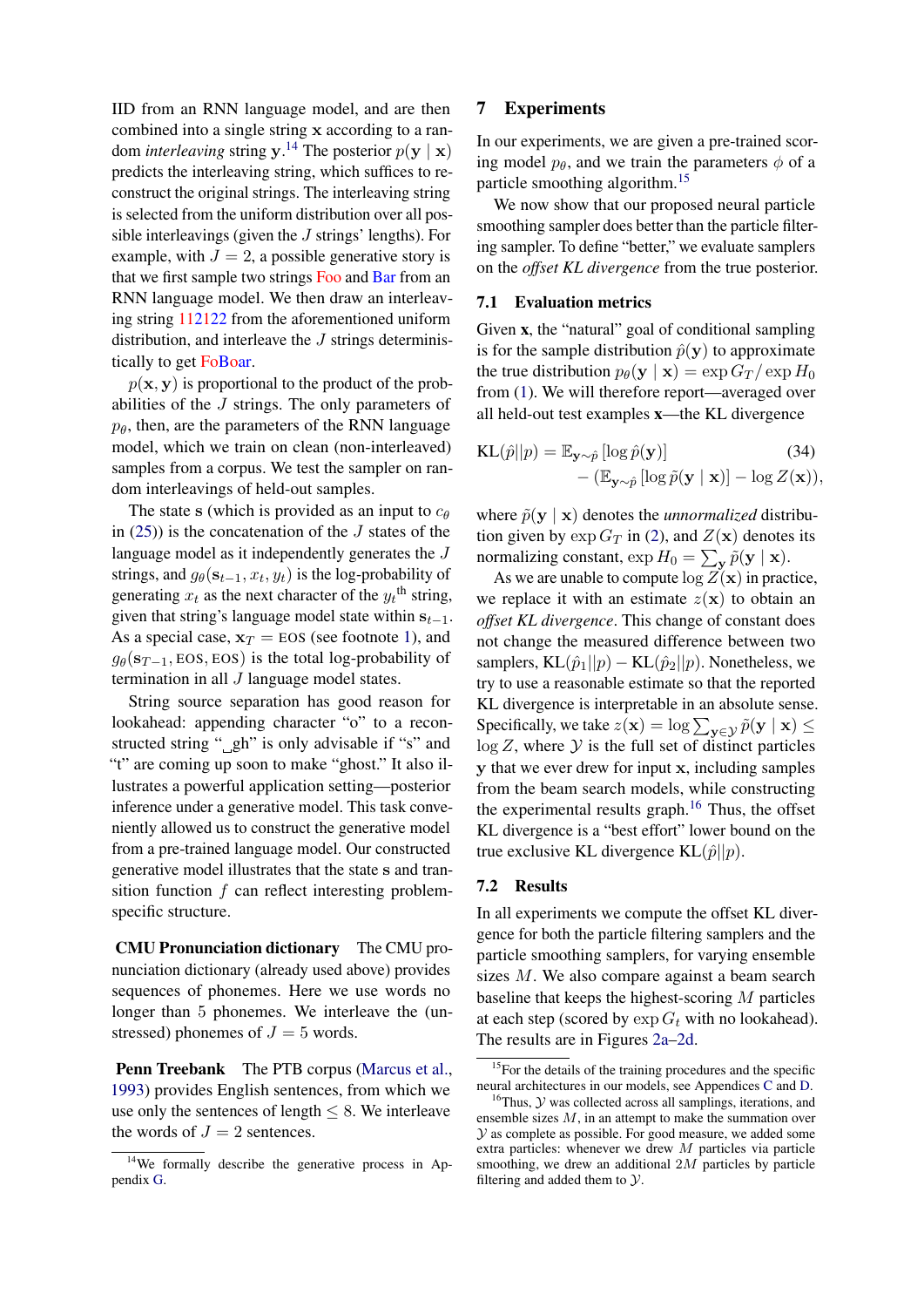<span id="page-8-0"></span>

(a) tagging: stressed syllables (b) tagging: Chinese NER (c) source separation: PTB (d) source separation: CMUdict

Figure 2: Offset KL divergences for the tasks in §§ [6.1](#page-6-3) and [6.2.](#page-6-4) The logarithmic x-axis is the size of particles  $M$  (8  $\leq M \leq$  128). The y-axis is the offset KL divergence described in [§7.1](#page-7-3) (in bits per sequence). The smoothing samplers offer considerable speedup: for example, in Figure [2a,](#page-8-0) the non-resampled smoothing sampler achieves comparable offset KL divergences with only  $\frac{1}{4}$  as many particles as its filtering counterparts. Abbreviations in the legend: PF=particle filtering. PS=particle smoothing. BEAM=beam search. ':R' suffixes indicate resampled variants. For readability, beam search results are omitted from Figure [2d,](#page-8-0) but appear in Figure [3](#page-12-2) of the appendices.

Given a fixed ensemble size, we see the smoothing sampler consistently performs better than the filtering counterpart. It often achieves comparable performance at a fraction of the ensemble size.

Beam search on the other hand falls behind on three tasks: stress prediction and the two source separation tasks. It does perform better than the stochastic methods on the Chinese NER task, but only at small beam sizes. Varying the beam size barely affects performance at all, across all tasks. This suggests that beam search is unable to explore the hypothesis space well.

We experiment with resampling for both the particle filtering sampler and our smoothing sampler. In source separation and stressed syllable prediction, where the right context contains critical information about how viable a particle is, resampling helps particle filtering *almost* catch up to particle smoothing. Particle smoothing itself is not further improved by resampling, presumably because its effective sample size is high. The goal of resampling is to kill off low-weight particles (which were overproposed) and reallocate their resources to higher-weight ones. But with particle smoothing, there are fewer lowweight particles, so the benefit of resampling may be outweighted by its cost (namely, increased variance).

### 8 Related Work

Much previous work has employed sequential importance sampling for approximate inference of intractable distributions (e.g., [Thrun,](#page-10-13) [2000;](#page-10-13) [Andrews](#page-9-18) [et al.,](#page-9-18) [2017\)](#page-9-18). Some of this work learns adaptive proposal distributions in this setting (e.g. [Gu et al.,](#page-9-19) [2015;](#page-9-19) [Paige and Wood,](#page-10-14) [2016\)](#page-10-14). The key difference in our work is that we consider future inputs, which is impossible in online decision settings such as robotics. [Klaas et al.](#page-9-20) [\(2006\)](#page-9-20) did do particle smoothing, like us, but they did not learn adaptive proposal distributions.

Just as we use a right-to-left RNN to guide *posterior sampling* of a left-to-right generative model, [Krishnan et al.](#page-9-21) [\(2017\)](#page-9-21) employed a right-to-left RNN to guide *posterior marginal inference* in the same sort of model. [Serdyuk et al.](#page-10-15) [\(2018\)](#page-10-15) used a right-toleft RNN to regularize training of such a model.

# 9 Conclusion

We have described neural particle smoothing, a sequential Monte Carlo method for approximate sampling from the posterior of incremental neural scoring models. Sequential importance sampling has arguably been underused in the natural language processing community. It is quite a plausible strategy for dealing with rich, globally normalized probability models such as neural models—particularly if a good sequential proposal distribution can be found. Our contribution is a neural proposal distribution, which goes beyond particle filtering in that it uses a right-to-left recurrent neural network to "look ahead" to future symbols of x when proposing each symbol  $y_t$ . The form of our distribution is well-motivated.

There are many possible extensions to the work in this paper. For example, we can learn the generative model and proposal distribution jointly; we can also infuse them with hand-crafted structure, or use more deeply stacked architectures; and we can try training the proposal distribution end-to-end (footnote [10\)](#page-5-6). Another possible extension would be to allow each step of q to propose a *sequence* of actions, effectively making the tagset size  $\infty$ . This extension relaxes our  $|y| = |x|$  restriction from [§1](#page-0-5) and would allow us to do general sequence-to-sequence transduction.

### Acknowledgements

This work has been generously supported by a Google Faculty Research Award and by Grant No. 1718846 from the National Science Foundation.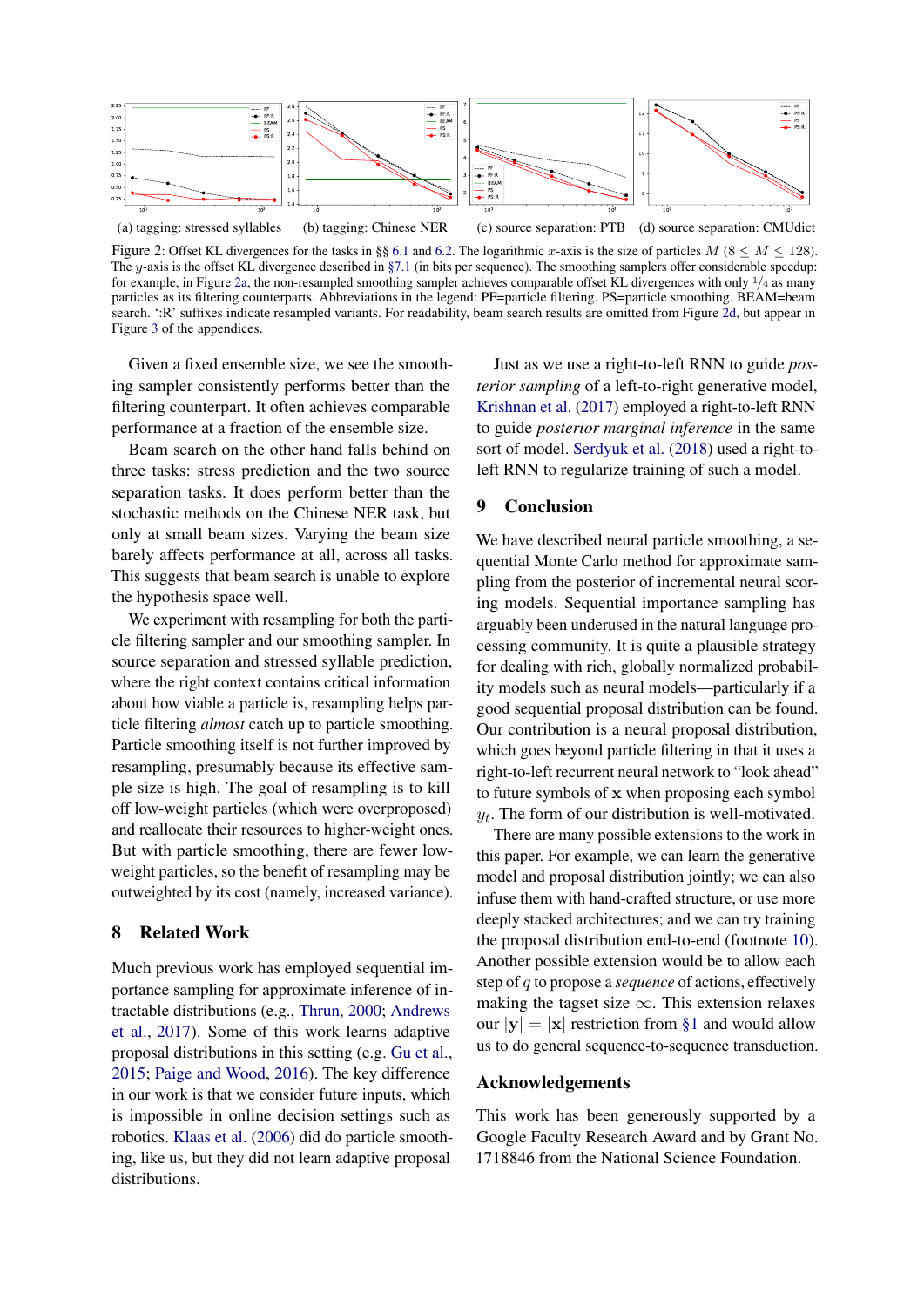#### References

- <span id="page-9-9"></span>Roee Aharoni and Yoav Goldberg. 2017. [Morphological](http://aclweb.org/anthology/P17-1183) [inflection generation with hard monotonic attention.](http://aclweb.org/anthology/P17-1183) In *ACL*.
- <span id="page-9-12"></span>Daniel Andor, Chris Alberti, David Weiss, Aliaksei Severyn, Alessandro Presta, Kuzman Ganchev, Slav Petrov, and Michael Collins. 2016. [Globally normal](http://www.aclweb.org/anthology/P16-1231)[ized transition-based neural networks.](http://www.aclweb.org/anthology/P16-1231) In *ACL*.
- <span id="page-9-18"></span>Nicholas Andrews, Mark Dredze, Benjamin Van Durme, and Jason Eisner. 2017. [Bayesian modeling of lexical](http://cs.jhu.edu/~jason/papers/#andrews-et-al-2017) [resources for low-resource settings.](http://cs.jhu.edu/~jason/papers/#andrews-et-al-2017) In *ACL*.
- <span id="page-9-3"></span>Dzmitry Bahdanau, Philemon Brakel, Kelvin Xu, Anirudh Goyal, Ryan Lowe, Joelle Pineau, Aaron Courville, and Yoshua Bengio. 2017. [An actor-critic](https://arxiv.org/abs/1607.07086) [algorithm for sequence prediction.](https://arxiv.org/abs/1607.07086) In *ICLR*.
- <span id="page-9-10"></span>Dzmitry Bahdanau, Kyunghyun Cho, and Yoshua Bengio. 2015. [Neural machine translation by jointly learning](https://arxiv.org/abs/1409.0473) [to align and translate.](https://arxiv.org/abs/1409.0473) In *ICLR*.
- <span id="page-9-6"></span>Yoshua Bengio and Paolo Frasconi. 1996. [Input-output](http://ieeexplore.ieee.org/document/536317/) [HMMs for sequence processing.](http://ieeexplore.ieee.org/document/536317/) *IEEE Transactions on Neural Networks*, 7(5):1231–1249.
- <span id="page-9-8"></span>Bernhard E. Boser, Isabelle M. Guyon, and Vladimir N. Vapnik. 1992. [A training algorithm for optimal margin](http://citeseerx.ist.psu.edu/viewdoc/summary?doi=10.1.1.21.3818) [classifiers.](http://citeseerx.ist.psu.edu/viewdoc/summary?doi=10.1.1.21.3818) In *COLT*.
- <span id="page-9-25"></span>Alexandre Bouchard-Côté, Percy Liang, Thomas Griffiths, and Dan Klein. 2007. [A probabilistic approach](http://www.aclweb.org/anthology/D/D07/D07-1093) [to diachronic phonology.](http://www.aclweb.org/anthology/D/D07/D07-1093) In *EMNLP-CoNLL*, pages 887–896.
- <span id="page-9-22"></span>Kyunghyun Cho, Bart van Merrienboer, Çaglar Gülçehre, Fethi Bougares, Holger Schwenk, and Yoshua Bengio. 2014. [Learning phrase representations using RNN](https://arxiv.org/abs/1406.1078) [encoder-decoder for statistical machine translation.](https://arxiv.org/abs/1406.1078) In *EMNLP*.
- <span id="page-9-27"></span>Ryan Cotterell, John Sylak-Glassman, and Christo Kirov. 2017. [Neural graphical models over strings for prin](http://aclweb.org/anthology/E17-2120)[cipal parts morphological paradigm completion.](http://aclweb.org/anthology/E17-2120) In *Proceedings of the 15th Conference of the European Chapter of the Association for Computational Linguistics: Volume 2, Short Papers*, pages 759–765.
- <span id="page-9-14"></span>Randal Douc and Olivier Cappé. 2005. [Comparison of](https://arxiv.org/abs/cs/0507025) [resampling schemes for particle filtering.](https://arxiv.org/abs/cs/0507025) In *Image and Signal Processing and Analysis, 2005. ISPA 2005. Proceedings of the 4th International Symposium on*, pages 64–69. IEEE.
- <span id="page-9-2"></span>Arnaud Doucet and Adam M. Johansen. 2009. [A tutorial](https://www.stats.ox.ac.uk/~doucet/doucet_johansen_tutorialPF2011.pdf) [on particle filtering and smoothing: Fifteen years later.](https://www.stats.ox.ac.uk/~doucet/doucet_johansen_tutorialPF2011.pdf) *Handbook of Nonlinear Filtering*, 12(656-704):3.
- <span id="page-9-26"></span>Markus Dreyer and Jason Eisner. 2009. [Graphical mod](http://cs.jhu.edu/~jason/papers/#dreyer-eisner-2009)[els over multiple strings.](http://cs.jhu.edu/~jason/papers/#dreyer-eisner-2009) In *EMNLP*.
- <span id="page-9-7"></span>Markus Dreyer, Jason R. Smith, and Jason Eisner. 2008. [Latent-variable modeling of string transductions with](http://cs.jhu.edu/~jason/papers/#dreyer-smith-eisner-2008) [finite-state methods.](http://cs.jhu.edu/~jason/papers/#dreyer-smith-eisner-2008) In *EMNLP*.
- <span id="page-9-11"></span>Chris Dyer, Miguel Ballesteros, Wang Ling, Austin Matthews, and Noah A. Smith. 2015. [Transition](http://www.aclweb.org/anthology/P15-1033)[based dependency parsing with stack long short-term](http://www.aclweb.org/anthology/P15-1033) [memory.](http://www.aclweb.org/anthology/P15-1033) In *ACL*.
- <span id="page-9-1"></span>Chris Dyer, Adhiguna Kuncoro, Miguel Ballesteros, and Noah A. Smith. 2016. [Recurrent neural network gram](https://aclweb.org/anthology/N16-1024)[mars.](https://aclweb.org/anthology/N16-1024) In *HLT-NAACL*.
- <span id="page-9-24"></span>Jenny Rose Finkel, Christopher D. Manning, and Andrew Y. Ng. 2006. [Solving the problem of cascading](http://dl.acm.org/citation.cfm?id=1610075.1610162) [errors: Approximate Bayesian inference for linguistic](http://dl.acm.org/citation.cfm?id=1610075.1610162) [annotation pipelines.](http://dl.acm.org/citation.cfm?id=1610075.1610162) In *EMNLP*.
- <span id="page-9-16"></span>Peter W. Glynn. 1990. [Likelihood ratio gradient estima](http://web.stanford.edu/~glynn/papers/1990/G90a.html)[tion for stochastic systems.](http://web.stanford.edu/~glynn/papers/1990/G90a.html) *Communications of the ACM*, 33(10):75–84.
- <span id="page-9-19"></span>Shixiang Gu, Zoubin Ghahramani, and Richard E. Turner. 2015. [Neural adaptive sequential Monte Carlo.](https://arxiv.org/abs/1506.03338) In *NIPS*.
- <span id="page-9-4"></span>Peter E. Hart, Nils J. Nilsson, and Bertram Raphael. 1968. [A formal basis for the heuristic determination of mini](http://ai.stanford.edu/~nilsson/OnlinePubs-Nils/PublishedPapers/astar.pdf)[mal cost paths.](http://ai.stanford.edu/~nilsson/OnlinePubs-Nils/PublishedPapers/astar.pdf) 4(2):100–107.
- <span id="page-9-17"></span>Bruce Hayes. 1995. *[Metrical Stress Theory: Principles](http://press.uchicago.edu/ucp/books/book/chicago/M/bo3621567.html) [and Case Studies](http://press.uchicago.edu/ucp/books/book/chicago/M/bo3621567.html)*. University of Chicago Press.
- <span id="page-9-28"></span>Alexander T. Ihler and David A. McAllester. 2009. [Parti](http://proceedings.mlr.press/v5/ihler09a.html)[cle belief propagation.](http://proceedings.mlr.press/v5/ihler09a.html) In *AISTATS*.
- <span id="page-9-15"></span>Eric Jang, Shixiang Gu, and Ben Poole. 2017. [Cate](https://arxiv.org/abs/1611.01144)[gorical reparameterization with Gumbel-softmax.](https://arxiv.org/abs/1611.01144) In *ICLR*.
- <span id="page-9-13"></span>Katharina Kann and Hinrich Schütze. 2016. [Single](http://www.aclweb.org/anthology/P16-2090)[model encoder-decoder with explicit morphological](http://www.aclweb.org/anthology/P16-2090) [representation for reinflection.](http://www.aclweb.org/anthology/P16-2090) In *ACL*.
- <span id="page-9-23"></span>Diederik P. Kingma and Jimmy Ba. 2015. [Adam: A](https://arxiv.org/abs/1412.6980) [method for stochastic optimization.](https://arxiv.org/abs/1412.6980) In *ICLR*.
- <span id="page-9-20"></span>Mike Klaas, Mark Briers, Nando de Freitas, Arnaud Doucet, Simon Maskell, and Dustin Lang. 2006. [Fast](http://www.cs.ubc.ca/~nando/papers/fasttwo.pdf) [particle smoothing: If I had a million particles.](http://www.cs.ubc.ca/~nando/papers/fasttwo.pdf) In *ICML*.
- <span id="page-9-5"></span>Bjarne Knudsen and Michael M. Miyamoto. 2003. [Se](https://doi.org/https://doi.org/10.1016/j.jmb.2003.08.015)[quence alignments and pair hidden Markov models](https://doi.org/https://doi.org/10.1016/j.jmb.2003.08.015) [using evolutionary history.](https://doi.org/https://doi.org/10.1016/j.jmb.2003.08.015) *Journal of Molecular Biology*, 333(2):453 – 460.
- <span id="page-9-21"></span>Rahul G. Krishnan, Uri Shalit, and David Sontag. 2017. [Structured inference networks for nonlinear state space](https://arxiv.org/abs/1609.09869) [models.](https://arxiv.org/abs/1609.09869) In *AAAI*.
- <span id="page-9-0"></span>John Lafferty, Andrew McCallum, and Fernando C. N. Pereira. 2001. [Conditional random fields: Probabilis](http://www.cs.cmu.edu/afs/cs.cmu.edu/user/mccallum/www/papers/crf-icml01.ps.gz)[tic models for segmenting and labeling sequence data.](http://www.cs.cmu.edu/afs/cs.cmu.edu/user/mccallum/www/papers/crf-icml01.ps.gz) In *ICML*.
- <span id="page-9-29"></span>Thibaut Lienart, Yee Whye Teh, and Arnaud Doucet. 2015. [Expectation particle belief propagation.](http://papers.nips.cc/paper/5674-expectation-particle-belief-propagation.pdf) In *NIPS*.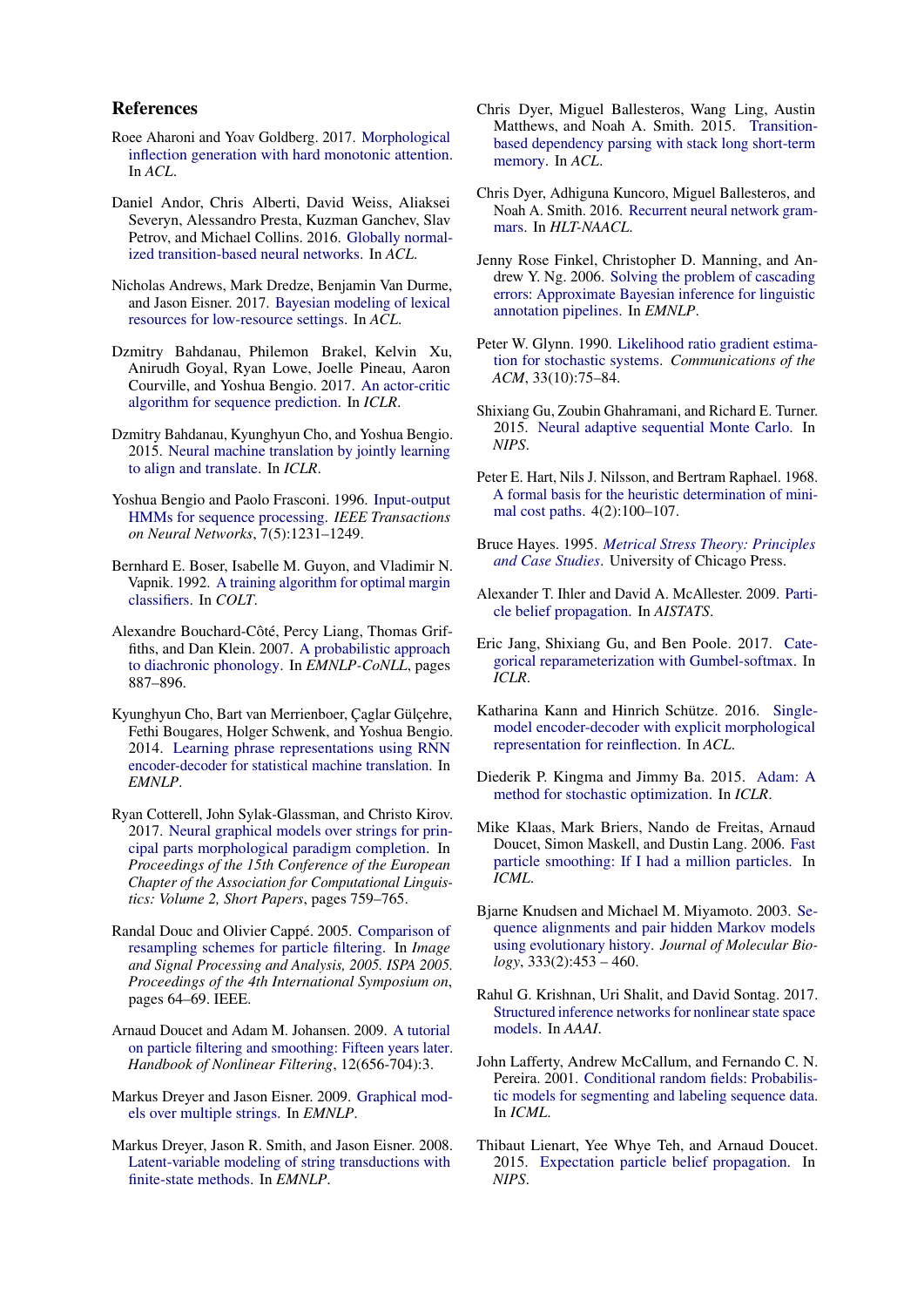- <span id="page-10-22"></span>Roderick J. A. Little and Donald B. Rubin. 1987. *[Sta](https://www.wiley.com/en-us/Statistical+Analysis+with+Missing+Data)[tistical Analysis with Missing Data](https://www.wiley.com/en-us/Statistical+Analysis+with+Missing+Data)*. J. Wiley & Sons, New York.
- <span id="page-10-8"></span>Chris J. Maddison, Andriy Mnih, and Yee Whye Teh. 2017. [The concrete distribution: A continuous relax](https://arxiv.org/abs/1611.00712)[ation of discrete random variables.](https://arxiv.org/abs/1611.00712) In *ICLR*.
- <span id="page-10-12"></span>Mitchell P. Marcus, Mary Ann Marcinkiewicz, and Beatrice Santorini. 1993. [Building a large annotated cor](http://dl.acm.org/citation.cfm?id=972470.972475)[pus of English: The Penn treebank.](http://dl.acm.org/citation.cfm?id=972470.972475) *Computational Linguistics*, 19(2):313–330.
- <span id="page-10-20"></span>Andrew McCallum, Dayne Freitag, and Fernando Pereira. 2000. [Maximum entropy Markov models for informa](http://www.cs.cmu.edu/~mccallum/papers/memm-icml2000.pdf)[tion extraction and segmentation.](http://www.cs.cmu.edu/~mccallum/papers/memm-icml2000.pdf) In *Machine Learning: Proceedings of the 17th International Conference (ICML 2000)*, pages 591–598, Stanford, CA.
- <span id="page-10-17"></span>Tomas Mikolov, Martin Karafiát, Lukas Burget, Jan Cer-nocky, and Sanjeev Khudanpur. 2010. [Recurrent neu](http://www.fit.vutbr.cz/research/groups/speech/publi/2010/mikolov_interspeech2010_IS100722.pdf)[ral network based language model.](http://www.fit.vutbr.cz/research/groups/speech/publi/2010/mikolov_interspeech2010_IS100722.pdf) In *Interspeech*, volume 2, page 3.
- <span id="page-10-14"></span>Brooks Paige and Frank D. Wood. 2016. [Inference net](https://arxiv.org/abs/1602.06701)[works for sequential Monte Carlo in graphical models.](https://arxiv.org/abs/1602.06701) In *ICML*.
- <span id="page-10-7"></span>Brooks Paige, Frank D. Wood, Arnaud Doucet, and Yee Whye Teh. 2014. [Asynchronous anytime sequen](http://proceedings.mlr.press/v48/paige16.pdf)[tial Monte Carlo.](http://proceedings.mlr.press/v48/paige16.pdf) In *NIPS*.
- <span id="page-10-10"></span>Nanyun Peng and Mark Dredze. 2015. [Named en](http://www.aclweb.org/anthology/D15-1064)[tity recognition for Chinese social media with jointly](http://www.aclweb.org/anthology/D15-1064) [trained embeddings.](http://www.aclweb.org/anthology/D15-1064) In *EMNLP*.
- <span id="page-10-18"></span>Jeffrey Pennington, Richard Socher, and Christopher D. Manning. 2014. [GloVe: Global vectors for word rep](http://www.aclweb.org/anthology/D14-1162)[resentation.](http://www.aclweb.org/anthology/D14-1162) In *EMNLP*.
- <span id="page-10-2"></span>Fernando C. N. Pereira and Michael D. Riley. 1997. [Speech recognition by composition of weighted finite](http://www.aclweb.org/anthology/D15-1064) [automata.](http://www.aclweb.org/anthology/D15-1064) *Finite-State Language Processing*, page 431.
- <span id="page-10-6"></span>Lawrence R. Rabiner. 1989. [A tutorial on hidden Markov](http://www.ece.ucsb.edu/Faculty/Rabiner/ece259/Reprints/tutorial%20on%20hmm%20and%20applications.pdf) [models and selected applications in speech recognition.](http://www.ece.ucsb.edu/Faculty/Rabiner/ece259/Reprints/tutorial%20on%20hmm%20and%20applications.pdf) *Proceedings of IEEE*, 77(2):257–285.
- <span id="page-10-0"></span>Lance A. Ramshaw and Mitchell P. Marcus. 1999. [Text](https://www.aclweb.org/anthology/W95-0107) [chunking using transformation-based learning.](https://www.aclweb.org/anthology/W95-0107) In *Natural Language Processing Using Very Large Corpora*, pages 157–176. Springer.
- <span id="page-10-4"></span>Branko Ristic, Sanjeev Arulampalam, and Neil James Gordon. 2004. *Beyond the Kalman Filter: Particle Filters for Tracking Applications*. Artech House.
- <span id="page-10-19"></span>Herbert Robbins and Sutton Monro. 1951. [A stochastic](https://www.jstor.org/stable/2236626) [approximation method.](https://www.jstor.org/stable/2236626) *The Annals of Mathematical Statistics*, pages 400–407.
- <span id="page-10-15"></span>Dmitriy Serdyuk, Nan Rosemary Ke, Alessandro Sordoni, Adam Trischler, Chris Pal, and Yoshua Bengio. 2018. [Twin networks: Matching the future for sequence ge](https://openreview.net/forum?id=BydLzGb0Z)[neration.](https://openreview.net/forum?id=BydLzGb0Z) In *ICLR*.

<span id="page-10-23"></span>Andreas Stuhlmüller, Jacob Taylor, and Noah Goodman. 2013. [Learning stochastic inverses.](http://papers.nips.cc/paper/4966-learning-stochastic-inverses.pdf) In *NIPS*.

<span id="page-10-13"></span>Sebastian Thrun. 2000. [Monte Carlo POMDPs.](https://papers.nips.cc/paper/1772-monte-carlo-pomdps.pdf) In *NIPS*.

- <span id="page-10-5"></span>Andrew J. Viterbi. 1967. [Error bounds for convolutional](https://ieeexplore.ieee.org/iel5/18/22634/01054010.pdf) [codes and an asymptotically optimum decoding al](https://ieeexplore.ieee.org/iel5/18/22634/01054010.pdf)[gorithm.](https://ieeexplore.ieee.org/iel5/18/22634/01054010.pdf) *IEEE Transactions on Information Theory*, IT-13(2):260–269.
- <span id="page-10-21"></span>Greg C. G. Wei and Martin A. Tanner. 1990. [A Monte](http://www.jstor.org/stable/2290005) [Carlo implementation of the EM algorithm and the](http://www.jstor.org/stable/2290005) [poor man's data augmentation algorithms.](http://www.jstor.org/stable/2290005) *Journal of the American Statistical Association*, 85(411):699– 704.
- <span id="page-10-9"></span>Robert L. Weide. 1998. [The CMU pronunciation dictio](http://www.speech.cs.cmu.edu/cgi-bin/cmudict)[nary, release 0.6.](http://www.speech.cs.cmu.edu/cgi-bin/cmudict)
- <span id="page-10-16"></span>Ronald J. Williams. 1992. [Simple statistical gradient](https://dl.acm.org/citation.cfm?id=139614)[following algorithms for connectionist reinforcement](https://dl.acm.org/citation.cfm?id=139614) [learning.](https://dl.acm.org/citation.cfm?id=139614) *Machine Learning*, 8(23).
- <span id="page-10-3"></span>Sam Wiseman and Alexander M. Rush. 2016. [Sequence](https://aclweb.org/anthology/D16-1137)[to-sequence learning as beam-search optimization.](https://aclweb.org/anthology/D16-1137) In *EMNLP*.
- <span id="page-10-1"></span>Hiroyasu Yamada and Yuji Matsumoto. 2003. [Statistical](http://www.jaist.jp/~h-yamada/pdf/iwpt2003.pdf) [dependency analysis with support vector machines.](http://www.jaist.jp/~h-yamada/pdf/iwpt2003.pdf) In *Proceedings of IWPT*, volume 3, pages 195–206.
- <span id="page-10-11"></span>Michael Zibulevsky and Barak A. Pearlmutter. 2001. [Blind source separation by sparse decomposition in](https://ieeexplore.ieee.org/document/6790205) [a signal dictionary.](https://ieeexplore.ieee.org/document/6790205) *Neural Computation*, 13(4):863– 882.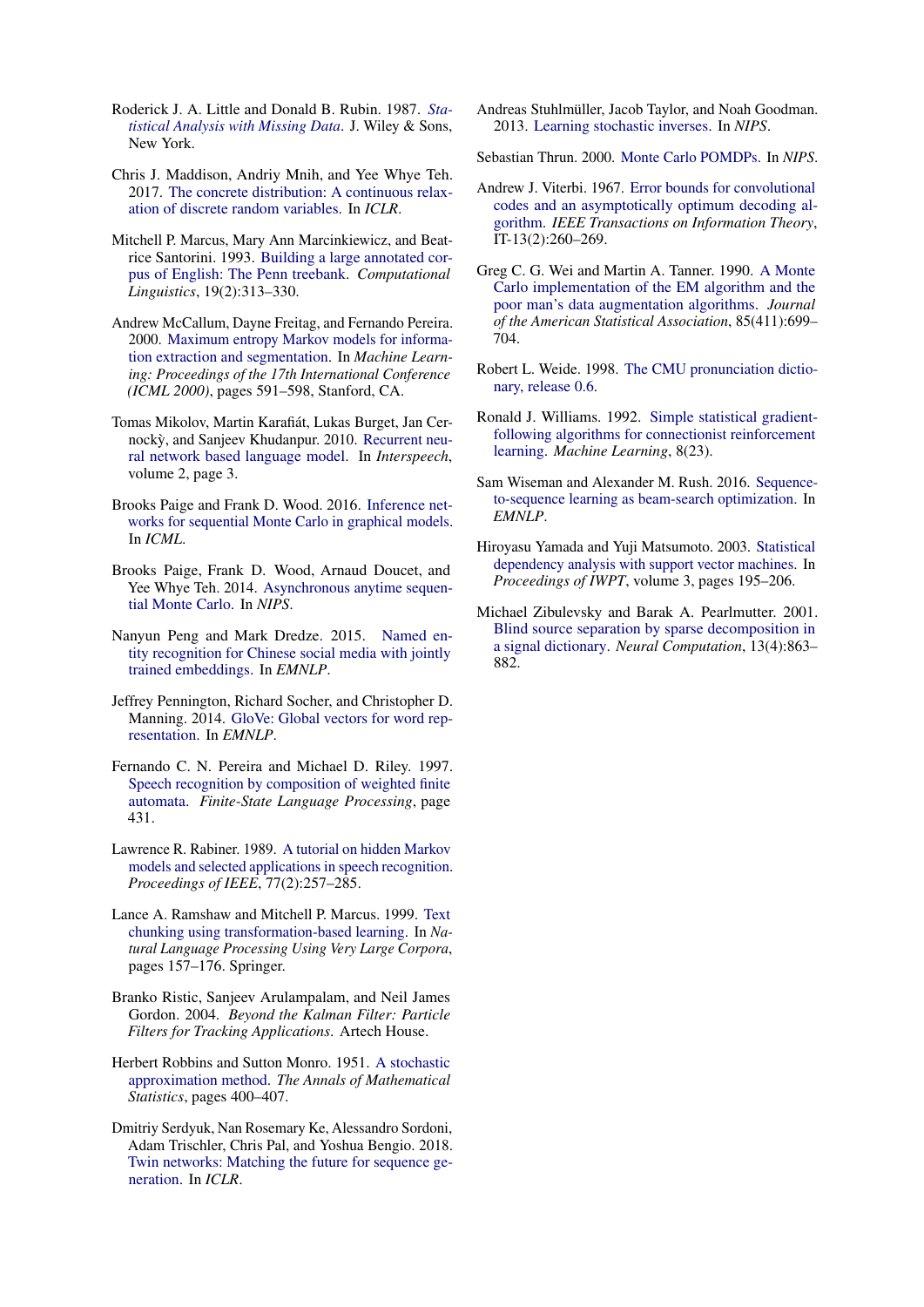#### <span id="page-11-0"></span>A The logprob-to-go for HMMs

As noted in [§2.1,](#page-2-6) the logprob-to-go  $H_t$  can be computed by the backward algorithm. By the definition of  $H_t$  in equation [\(10\)](#page-1-7),

$$
\exp H_t = \sum_{\mathbf{y}_{t:}} \exp (G_T - G_t)
$$
(35)  

$$
= \sum_{\mathbf{y}_{t:}} \exp \sum_{j=t+1}^T g_\theta(\mathbf{s}_{j-1}, x_j, y_j)
$$
(36)  

$$
= \sum_{\mathbf{y}_{t:}} \prod_{j=t+1}^T p_\theta(y_j | y_{j-1}) \cdot p_\theta(x_j | y_j)
$$
  

$$
= (\beta_t)_{y_t}
$$
(backward prob of  $y_t$  at time  $t$ )

where the vector  $\beta_t$  is defined by base case  $(\beta_T)_y =$ 1 and for  $0 \le t < T$  by the recurrence

$$
(\beta_t)_y \stackrel{\text{def}}{=} \sum_{\mathbf{y}_{t:}} p_\theta(\mathbf{x}_{t:}, \mathbf{y}_{t:} \mid y_t = y)
$$
(37)  

$$
= \sum_{y'} p_\theta(y' \mid y) \cdot p_\theta(x_{t+1} \mid y') \cdot (\beta_{t+1})_{y'}
$$

The backward algorithm [\(20\)](#page-3-2) for OOHMMs in [§2.2](#page-2-7) is a variant of this.

# <span id="page-11-2"></span>B Gradients for Training the Proposal **Distribution**

For a given x, both forms of KL divergence achieve their minimum of 0 when  $(\forall y) q_{\phi}(y | x) = p(y)$ x). However, we are unlikely to be able to find such a  $\phi$ ; the two metrics penalize  $q_{\phi}$  differently for mismatches. We simplify the notation below by writing  $q_{\phi}(\mathbf{y})$  and  $p(\mathbf{y})$ , suppressing the conditioning on x.

Inclusive KL Divergence The inclusive KL divergence has that name because it is finite only when support $(q_{\phi}) \supseteq \text{support}(p)$ , i.e., when  $q_{\phi}$  is capable of proposing any string y that has positive probability under p. This is required for  $q_{\phi}$  to be a valid proposal distribution for importance sampling.

KL 
$$
(p||q_{\phi})
$$
 (38)  
\n
$$
= \mathbb{E}_{\mathbf{y} \sim p} [\log p(\mathbf{y}) - \log q_{\phi}(\mathbf{y})]
$$
\n
$$
= \mathbb{E}_{\mathbf{y} \sim p} [\log p(\mathbf{y})]
$$
\n
$$
- \mathbb{E}_{\mathbf{y} \sim p} [\log q_{\phi}(\mathbf{y})]
$$

The first term  $\mathbb{E}_{\mathbf{y} \sim p} [\log p(\mathbf{y})]$  is a constant with regard to  $\phi$ . As a result, the gradient of the above is just the gradient of the second term:

$$
\nabla_{\phi} \text{KL}(p||q_{\phi}) = \nabla_{\phi} \underbrace{\mathbb{E}_{\mathbf{y} \sim p} \left[ -\log q_{\phi} \left( \mathbf{y} \right) \right]}_{\text{the cross-entropy } H(p, q_{\phi})}
$$

We cannot directly sample from p. However, our weighted mixture  $\hat{p}$  from equation [\(28\)](#page-5-2) (obtained by sequential importance sampling) could be a good approximation:

<span id="page-11-1"></span>
$$
\nabla_{\phi} \text{KL}(p||q_{\phi}) \approx \nabla_{\phi} \mathbb{E}_{\mathbf{y} \sim \hat{p}} \left[ -\log q_{\phi} \left( \mathbf{y} \right) \right]
$$
(39)  

$$
= \sum_{t=1}^{T} \mathbb{E}_{\hat{p}} \left[ -\nabla_{\phi} \log q_{\phi} \left( y_t \mid y_{:t-1}, \mathbf{x} \right) \right]
$$

Following this approximate gradient downhill has an intuitive interpretation: if a particular  $y_t$  value ends up with high relative weight in the final ensemble  $\hat{p}$ , then we will try to adjust  $q_{\phi}$  so that it would have had a high probability of proposing that  $y_t$  value at step  $t$  in the first place.

Exclusive KL Divergence The exclusive divergence has that name because it is finite only when support $(q_{\phi}) \subseteq$  support $(p)$ . It is defined by

$$
\begin{aligned} \text{KL}(q_{\phi}||p) &= \mathbb{E}_{\mathbf{y} \sim q_{\phi}} \left[ \log q_{\phi}(\mathbf{y}) - \log p(\mathbf{y}) \right] \tag{40} \\ &= \mathbb{E}_{\mathbf{y} \sim q_{\phi}} \left[ \log q_{\phi}(\mathbf{y}) - \log \tilde{p}(\mathbf{y}) \right] + \log Z \\ &= \sum_{\mathbf{y}} q_{\phi}(\mathbf{y}) \underbrace{\left[ \log q_{\phi}(\mathbf{y}) - \log \tilde{p}(\mathbf{y}) \right]}_{\text{call this } d_{\phi}(\mathbf{y})} + \log Z \end{aligned}
$$

where  $p(\mathbf{y}) = \frac{1}{Z}\tilde{p}(\mathbf{y})$  for  $\tilde{p}(\mathbf{y}) = \exp G_T$  and  $Z =$  $\sum_{\mathbf{y}} \tilde{p}(\mathbf{y})$ . With some rearrangement, we can write its gradient as an expectation that can be estimated by sampling from  $q_{\phi}$ .<sup>[17](#page-11-3)</sup> Observing that Z is constant with respect to  $\phi$ , first write

$$
\nabla_{\phi} \text{KL}(q_{\phi}||p) \tag{41}
$$

$$
= \sum_{\mathbf{y}} \nabla_{\phi} \left( q_{\phi}(\mathbf{y}) d_{\phi}(\mathbf{y}) \right) \tag{42}
$$

$$
= \sum_{\mathbf{y}} (\nabla_{\phi} q_{\phi}(\mathbf{y})) d_{\phi}(\mathbf{y})
$$
  
+ 
$$
\sum_{\mathbf{y}} \underbrace{q_{\phi}(\mathbf{y}) \nabla_{\phi} \log q_{\phi}(\mathbf{y})}_{= \nabla_{\phi} q_{\phi}(\mathbf{y})}
$$
  
= 
$$
\sum_{\mathbf{y}} (\nabla_{\phi} q_{\phi}(\mathbf{y})) d_{\phi}(\mathbf{y})
$$

where the last step uses the fact that  $\sum_{\mathbf{y}} \nabla_{\phi} q_{\phi}(\mathbf{y}) = \nabla_{\phi} \sum_{\mathbf{y}} q_{\phi}(\mathbf{y}) = \nabla_{\phi} 1 = 0.$ We can turn this into an expectation with a second use of [Glynn](#page-9-16) [\(1990\)](#page-9-16)'s observation that

<span id="page-11-3"></span><sup>&</sup>lt;sup>17</sup>This is an extension of the REINFORCE trick [\(Williams,](#page-10-16) [1992\)](#page-10-16), which estimates the gradient of  $\mathbb{E}_{y \sim q_{\phi}}$  [reward(y)] when the reward is independent of  $\phi$ . In our case, the expectation is over a quantity that does depend on  $\phi$ .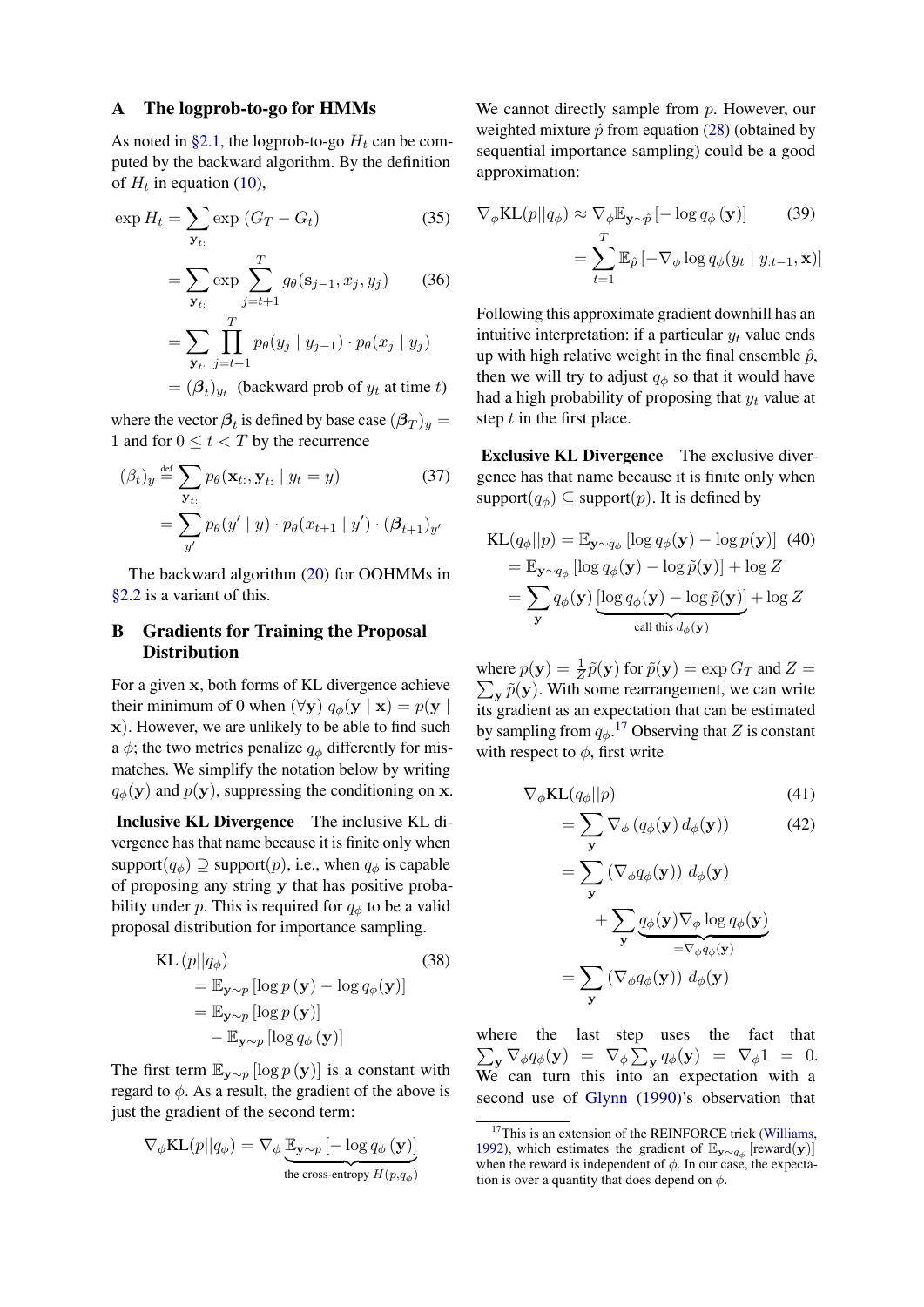$\nabla_{\phi} q_{\phi}(\mathbf{y}) = q_{\phi}(\mathbf{y}) \nabla_{\phi} \log q_{\phi}(\mathbf{y})$  (the "likelihood" ratio trick"):

$$
\nabla_{\phi} \text{KL}(q_{\phi}||p) \n= \sum_{\mathbf{y}} q_{\phi}(\mathbf{y}) d_{\phi}(\mathbf{y}) \nabla_{\phi} \log q_{\phi}(\mathbf{y}) \n= \mathbb{E}_{\mathbf{y} \sim q_{\phi}} [d_{\phi}(\mathbf{y}) \nabla_{\phi} \log q_{\phi}(\mathbf{y})]
$$
\n(43)

which can, if desired, be further rewritten as

$$
= \mathbb{E}_{\mathbf{y} \sim q_{\phi}} \left[ d_{\phi}(\mathbf{y}) \nabla_{\phi} d_{\phi}(\mathbf{y}) \right]
$$
  
=  $\mathbb{E}_{\mathbf{y} \sim q_{\phi}} \left[ \nabla_{\phi} \left( \frac{1}{2} d_{\phi}(\mathbf{y})^2 \right) \right]$  (44)

If we regard  $d_{\phi}(\mathbf{y})$  as a signed error (in the log domain) in trying to fit  $q_{\phi}$  to  $\tilde{p}$ , then the above gradient of KL can be interpreted as the gradient of the mean squared error (divided by 2).<sup>[18](#page-12-3)</sup>

We would get the same gradient for any rescaled version of the unnormalized distribution  $\tilde{p}$ , but the formula for obtaining that gradient would be different. In particular, if we rewrite the above derivation but add a constant b to both  $\log \tilde{p}(\mathbf{y})$  and  $\log Z$ throughout (equivalent to adding b to  $G_T$ ), we will get the slightly generalized expectation formulas

$$
\mathbb{E}_{\mathbf{y}\sim q_{\phi}}\left[ (d_{\phi}(\mathbf{y}) - b) \nabla_{\phi} \log q_{\phi}(\mathbf{y}) \right] \tag{45}
$$

$$
\mathbb{E}_{\mathbf{y} \sim q_{\phi}} \left[ \nabla_{\phi} \left( \frac{1}{2} \left( d_{\phi}(\mathbf{y}) - b \right)^2 \right) \right]
$$
 (46)

in place of equations [\(43\)](#page-12-4) and [\(44\)](#page-12-5). By choosing an appropriate "baseline" b, we can reduce the variance of the sampling-based estimate of these expectations. This is similar to the use of a baseline in the REIN-FORCE algorithm [\(Williams,](#page-10-16) [1992\)](#page-10-16). In this work we choose *b* using an exponential moving average of past  $\mathbb{E}[d_{\phi}(\mathbf{y})]$  values: at the end of each training minibatch, we update  $b \leftarrow 0.1 \cdot b + 0.9 \cdot \overline{d}$ , where  $\bar{d}$  is the mean of the estimated  $\mathbb{E}_{\mathbf{y} \sim q_{\phi}(\cdot|\mathbf{x})} [d_{\phi}(\mathbf{y})]$ values for all examples x in the minibatch.

#### <span id="page-12-0"></span>C Implementation Details

We implement all RNNs in this paper as GRU net-works [\(Cho et al.,](#page-9-22) [2014\)](#page-9-22) with  $d = 32$  hidden units (state space  $\mathbb{R}^{32}$ ). Each of our models [\(§6\)](#page-6-5) always specifies the logprob-so-far in equations [\(2\)](#page-0-3) and [\(3\)](#page-0-4) using a 1-layer left-to-right GRU, $^{19}$  $^{19}$  $^{19}$  while the corresponding proposal distribution [\(§3.3\)](#page-4-5) always specifies the state  $\overline{s}_t$  in [\(6\)](#page-1-3) using a 2-layer right-to-left

<span id="page-12-4"></span><span id="page-12-2"></span>

<span id="page-12-5"></span>Figure 3: Offset KL divergence for the source separation task on phoneme sequences.

GRU, and specifies the compatibility function  $C_t$  in [\(23\)](#page-3-8) using a 4-layer feedforward ReLU network.<sup>[20](#page-12-7)</sup> For the Chinese social media NER task [\(§6.1\)](#page-6-3), we use the Chinese character embeddings provided by [Peng and Dredze](#page-10-10) [\(2015\)](#page-10-10), while for the source separation tasks [\(§6.2\)](#page-6-4), we use the 50-dimensional GloVe word embeddings [\(Pennington et al.,](#page-10-18) [2014\)](#page-10-18). In other cases, we train embeddings along with the rest of the network. We optimize with the Adam optimizer using the default parameters [\(Kingma and Ba,](#page-9-23) [2015\)](#page-9-23) and  $L_2$  regularization coefficient of  $10^{-5}$ .

### <span id="page-12-1"></span>D Training Procedures

In all our experiments, we train the incremental scoring models (the tagging and source separation models described in [§6.1](#page-6-3) and [§6.2,](#page-6-4) respectively) on the training dataset  $T$ . We do early stopping, using perplexity on a held-out development set  $D_1$  to choose the number of epochs to train (maximum of 3).

Having obtained these model parameters  $\theta$ , we train our proposal distributions  $q_{\theta,\phi}$  on T, keeping θ fixed and only tuning  $φ$ . Again we use early stopping, using the KL divergence from [§7.1](#page-7-3) on a separate development set  $D_2$  to choose the number of epochs to train (maximum of 20 for the two tagging tasks and source separation on the PTB dataset, and maximum of 50 for source separation on the phoneme sequence dataset). We then evaluate  $q_{\theta^*,\phi^*}$ on the test dataset E.

## [Appendices [E–](#page-13-0)[G](#page-14-1) appear in the supplementary material file.]

<span id="page-12-3"></span><sup>18</sup>We thank Hongyuan Mei, Tim Vieira, and Sanjeev Khudanpur for insightful discussions on this derivation.

<span id="page-12-6"></span><sup>&</sup>lt;sup>19</sup>For the tagging task described in [§6.1,](#page-6-3)  $g_{\theta}(\mathbf{s}_{t-1}, x_t, y_t) \stackrel{\text{def}}{=}$  $\log p_{\theta}(x_t, y_t \mid \mathbf{s}_{t-1})$ , where the GRU state  $\mathbf{s}_{t-1}$  is used to define a softmax distribution over possible  $(x_t, y_t)$  pairs in the same manner as an RNN language model [\(Mikolov et al.,](#page-10-17) [2010\)](#page-10-17). Likewise, for the source separation task  $(\S6.2)$ , the source language models described in Appendix [G](#page-14-1) are GRU-based RNN language models.

<span id="page-12-7"></span><sup>&</sup>lt;sup>20</sup>As input to  $C_t$ , we actually provide not only  $s_t$ ,  $\bar{s}_t$  but also the states  $f_{\theta}(\mathbf{s}_{t-1}, x_t, y)$  (including  $\mathbf{s}_t$ ) that could have been reached for *each* possible value  $y$  of  $y_t$ . We have to compute these anyway while constructing the proposal distribution, and we find that it helps performance to include them.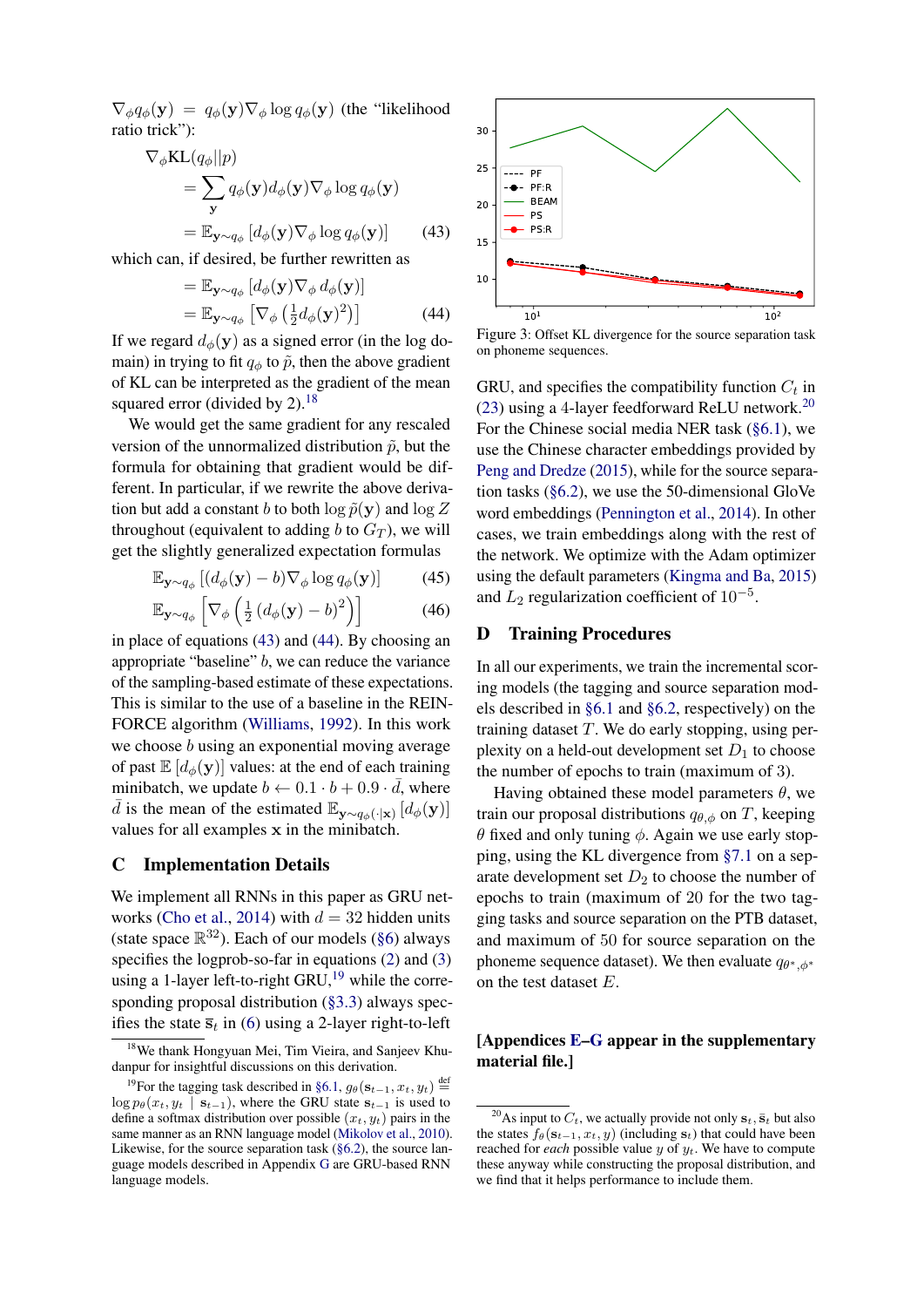### <span id="page-13-0"></span>E Applications of Sampling

In this paper, we evaluate our sampling algorithms "intrinsically" by how well a sample approximates the model distribution  $p_{\theta}$ —rather than "extrinsically" by using the samples in some larger method.

That said, [§1.3](#page-1-10) did list some larger methods that make use of sampling. We review them here for the interested reader.

*Minimum-risk decoding* seeks the output

$$
\underset{\mathbf{z}}{\operatorname{argmin}} \sum_{\mathbf{y}} p_{\theta}(\mathbf{y} \mid \mathbf{x}) \cdot \operatorname{loss}(\mathbf{z} \mid \mathbf{y}) \tag{47}
$$

In the special case where  $\cos(\mathbf{z} \mid \mathbf{y})$  simply asks whether  $z \neq y$ , this simply returns the "Viterbi" sequence y that maximises  $p_{\theta}(\mathbf{y} \mid \mathbf{x})$ . However, it may give a different answer if the loss function gives partial credit (when  $z \approx y$ ), or if the space of outputs z is simply coarser than the space of taggings y for example, if there are many action sequences y that could build the same output structure z. In these cases, the optimal z may win due to the combined support of many suboptimal y values, and so finding the optimal y (the Viterbi sequence) is not enough to determine the optimal z.

The risk objective [\(47\)](#page-13-1) is a expensive expectation under the distribution  $p_{\theta}(\mathbf{y} | \mathbf{x})$ . To approximate it, one can replace  $p_{\theta}(\mathbf{y} \mid \mathbf{x})$  with an approximation  $\hat{p}(\mathbf{y})$  that has small support so that the summation is efficient. Particle smoothing returns such a  $\hat{p}$  a non-uniform distribution [\(28\)](#page-5-2) over M particles. Since those particles are randomly drawn,  $\hat{p}$  is itself stochastic, but  $\mathbb{E} [\hat{p}(\mathbf{y})] \approx p_{\theta}(\mathbf{y} | \mathbf{x})$ , with the approximation improving with the quality of the proposal distribution (which is the focus of this paper) and with M.

In *supervised* training of the model [\(1\)](#page-0-1) by maximizing conditional log-likelihood, the gradient of  $\log p(\mathbf{y}^* | \mathbf{x})$  on a single training example  $(\mathbf{x}, \mathbf{y}^*)$ is  $\nabla_{\theta} \log p_{\theta}(\mathbf{y}^* \mid \mathbf{x}) = \nabla_{\theta} G_T^* - \sum_{\mathbf{y}} p_{\theta}(\mathbf{y} \mid \mathbf{x}) \cdot$  $\nabla_{\theta}G_T$ . The sum is again an expectation that can be estimated by using  $\hat{p}$ . Since  $\mathbb{E} [\hat{p}(\mathbf{y})] \approx p_{\theta}(\mathbf{y} | \mathbf{x})$ , this yields a stochastic estimate of the gradient that can be used in the stochastic gradient ascent algo-rithm [\(Robbins and Monro,](#page-10-19) [1951\)](#page-10-19).<sup>[21](#page-13-2)</sup>

In *unsupervised or semi-supervised training* of a generative model  $p_{\theta}(\mathbf{x}, \mathbf{y})$ , one has some training examples where  $y^*$  is unobserved or observed incompletely (e.g., perhaps only z is observed). The Monte Carlo EM algorithm for estimating  $\theta$  [\(Wei](#page-10-21) [and Tanner,](#page-10-21) [1990\)](#page-10-21) replaces the missing  $y^*$  with samples from  $p_{\theta}(\mathbf{y} \mid \mathbf{x})$ , partial observation) (this is the Monte Carlo "E step"). This *multiple imputation* procedure has other uses as well in statistical analysis with missing data [\(Little and Rubin,](#page-10-22) [1987\)](#page-10-22).

<span id="page-13-1"></span>*Modular architectures* provide another use for sampling. If  $p_{\theta}(\mathbf{y} \mid \mathbf{x})$  is just one stage in an NLP annotation *pipeline*, [Finkel et al.](#page-9-24) [\(2006\)](#page-9-24) recommend passing a diverse sample of y values on to the next stage, where they can be further annotated and rescored or rejected. More generally, in a *graphical model* that relates multiple strings [\(Bouchard-](#page-9-25)[Côté et al.,](#page-9-25) [2007;](#page-9-25) [Dreyer and Eisner,](#page-9-26) [2009;](#page-9-26) [Cotterell](#page-9-27) [et al.,](#page-9-27) [2017\)](#page-9-27), inference could be performed by particle belief propagation [\(Ihler and McAllester,](#page-9-28) [2009;](#page-9-28) [Lienart et al.,](#page-9-29) [2015\)](#page-9-29), or with the help of stochasticinverse proposal distributions [\(Stuhlmüller et al.,](#page-10-23) [2013\)](#page-10-23). These methods call conditional sampling as a subroutine.

<span id="page-13-2"></span><sup>&</sup>lt;sup>21</sup>Notice that the gradient takes this "difficult" form only because the model is globally normalized. If we were training a locally normalized conditional model [\(McCallum et al.,](#page-10-20) [2000\)](#page-10-20), or a locally normalized joint model like equation [\(4\)](#page-1-0), then sampling methods would not be needed, because the gradient of the (conditional or joint) log-likelihood would decompose into T "easy" summands that each involve an expectation over the small set of  $y_t$  values for some  $t$ , rather than over the exponen-

tially larger set of strings y. However, this simplification goes away outside the fully supervised case, as the next paragraph discusses.